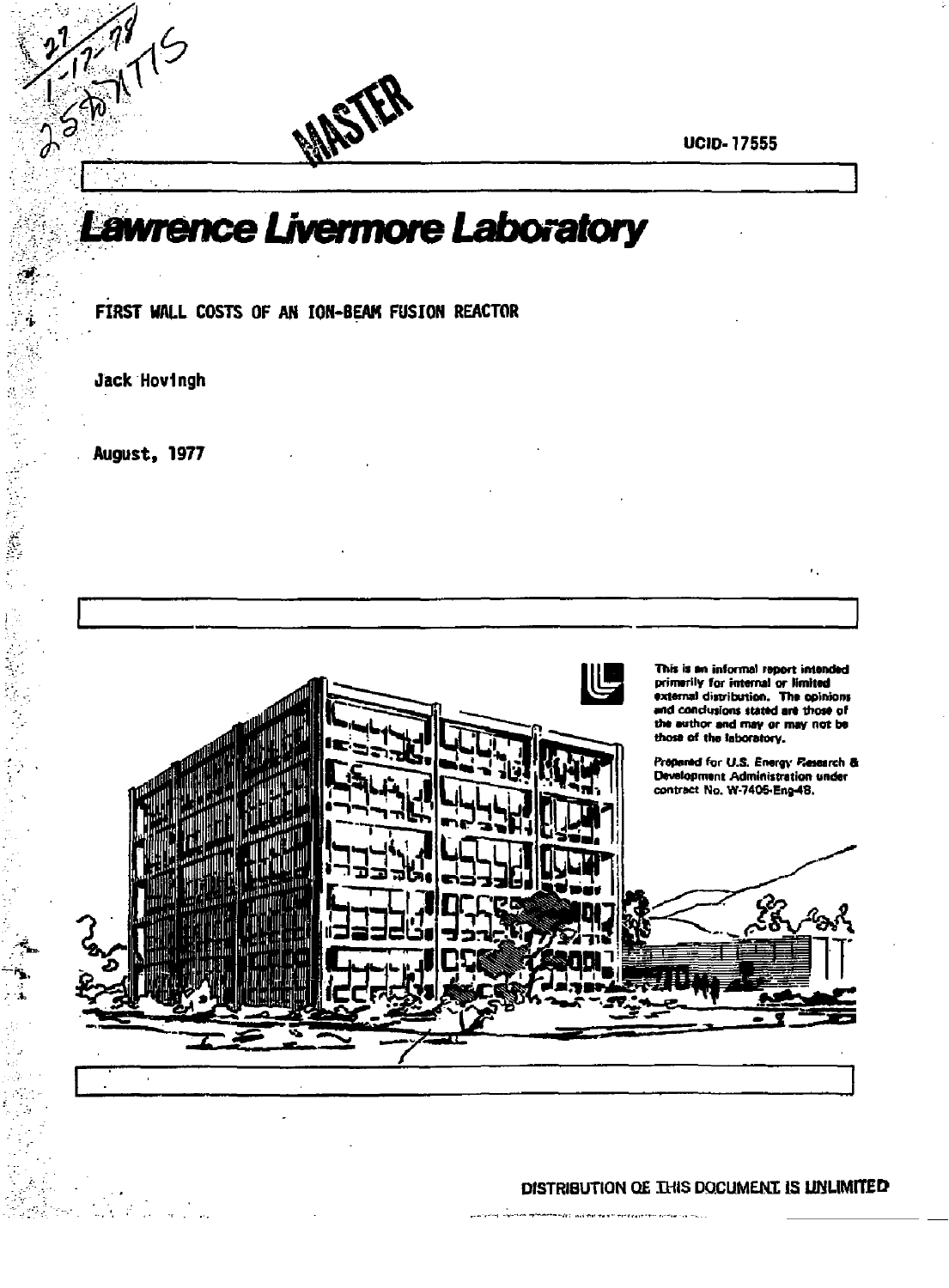# FIRST WALL COSTS OF AN ION-BEAM FUSJON REACTOR

Jack Hovingh

Lawrence Livermore Lab. atory University of California Livermore, California 94550

# **ABSTRACT**

This paper parametrically investigates .he effects of microexplosion energy on the first wall costs of a 4000 MW<sub>+</sub> ion-beam initiated, inertially confined fusion reactor for several first wall materials. The thermodynamic models and the results for microexplosion energies between 400 and 4000 MJ are presented. A solid stainless steel or a composite isotropic graphite over stainless steel first wall can operate for a year at a cost of 0.6 mills per kWh gross electric power output.



LISTRIBUTION OF THIS DOCUMENT IS UNLIMIT

Work performed under the auspices of the U.S. Energy Research and Development Administration, Contract No. W-7405-Eng-48.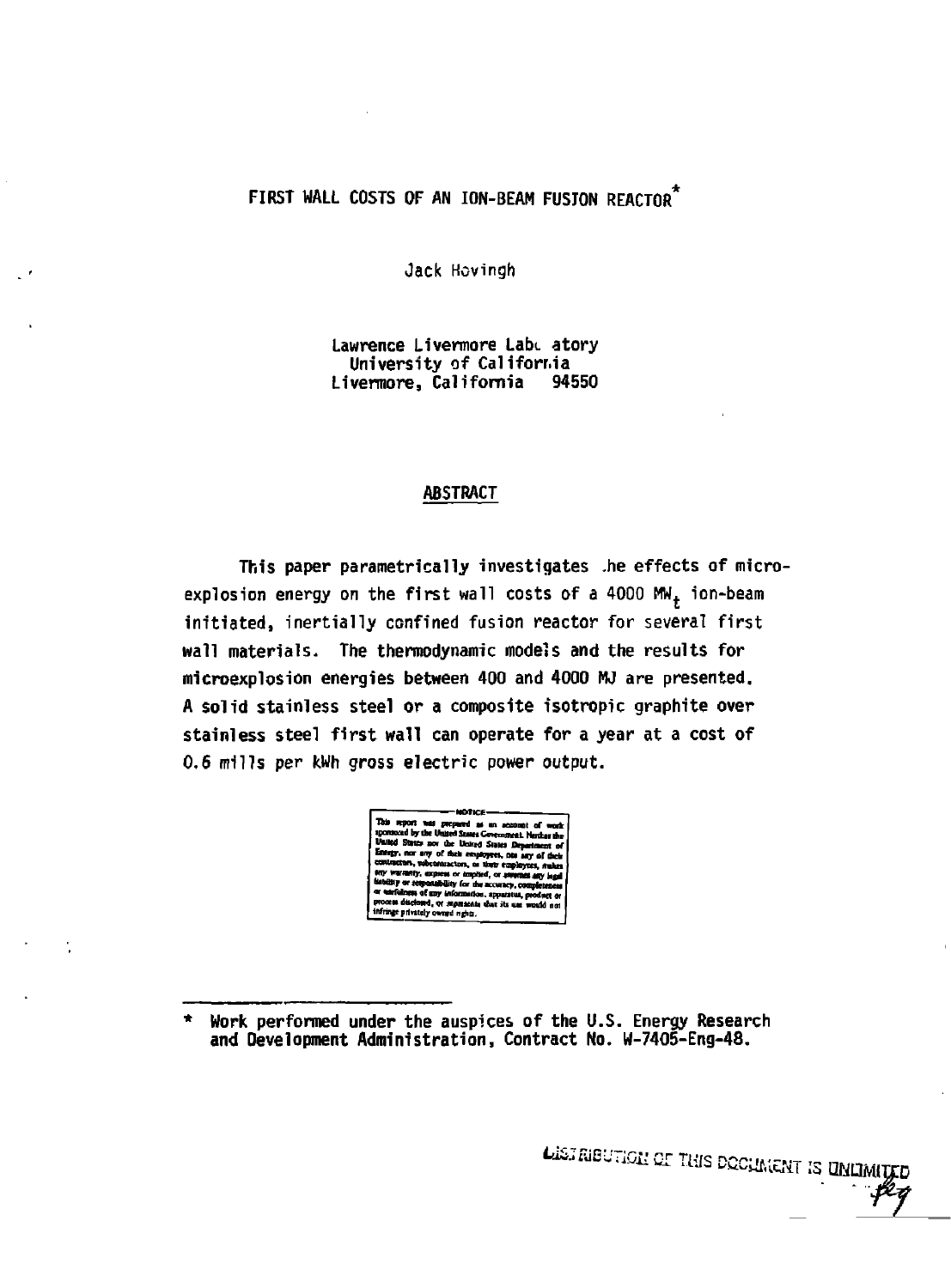## **INTROUUCTION**

**A viable reactor design for inertially confined fusion must deal with two major problems which result from the fusion microexplosion. These problems are:** 

- **1. The response of the first wall to the short ranged energy (x-rays and debris) deposition from the microexplosion in the first wall.**
- **2. The effects of high energy neutrons and cyclical stresses on the reactor blanket.**

**This paper will be concerned only with the first wall designs that attempt to cope with the first problem.** 

**A first wall design study for a 4 x 10<sup>9</sup> J per microexplosion, 4000 MWt fusion reactor was performed for the ERDA Summer Study of Heavy Ions for Inertial Fusion.<sup>1</sup> This paper broadens the parameter space considered in the earlier work.** 

#### **FUSION REACTOR PERFORMANCE CHARACTERISTICS**

**To investigate possible reactor first wall designs we assumed a reactor power of 4000 MW<sup>t</sup> , with a gross electrical output of 1320 MM . The thermonuclear yield was varied between 400 and 4000 MJ per microexplosion while the total yield in x-ray and debris energy was fixed at 32% of the thermonuclear yield, divided between** *2%* **in x-ray energy and 30% in debris energy.** 

# **THERMODYNAMIC ANALYSIS**

**A thermodynamic analysis was performed on various first wall materials as a function of first wall radius for the microexplosion. This analysis assumed that all the x-ray and debris energy was deposited at the surface of a semi-infinite solid. The initial temperature of the solid was assumed to be 800 K, and the thermal properties of the solid were assumed to be invariant with temperature. During the times when no energy flux was acting on the urface, the surface is assumed to be adiabatic. Finally, the solid was assumed to undergo no phase change, and the surface position did not move even when the surface temperature exceeded the melting point or the boiling point of the material.**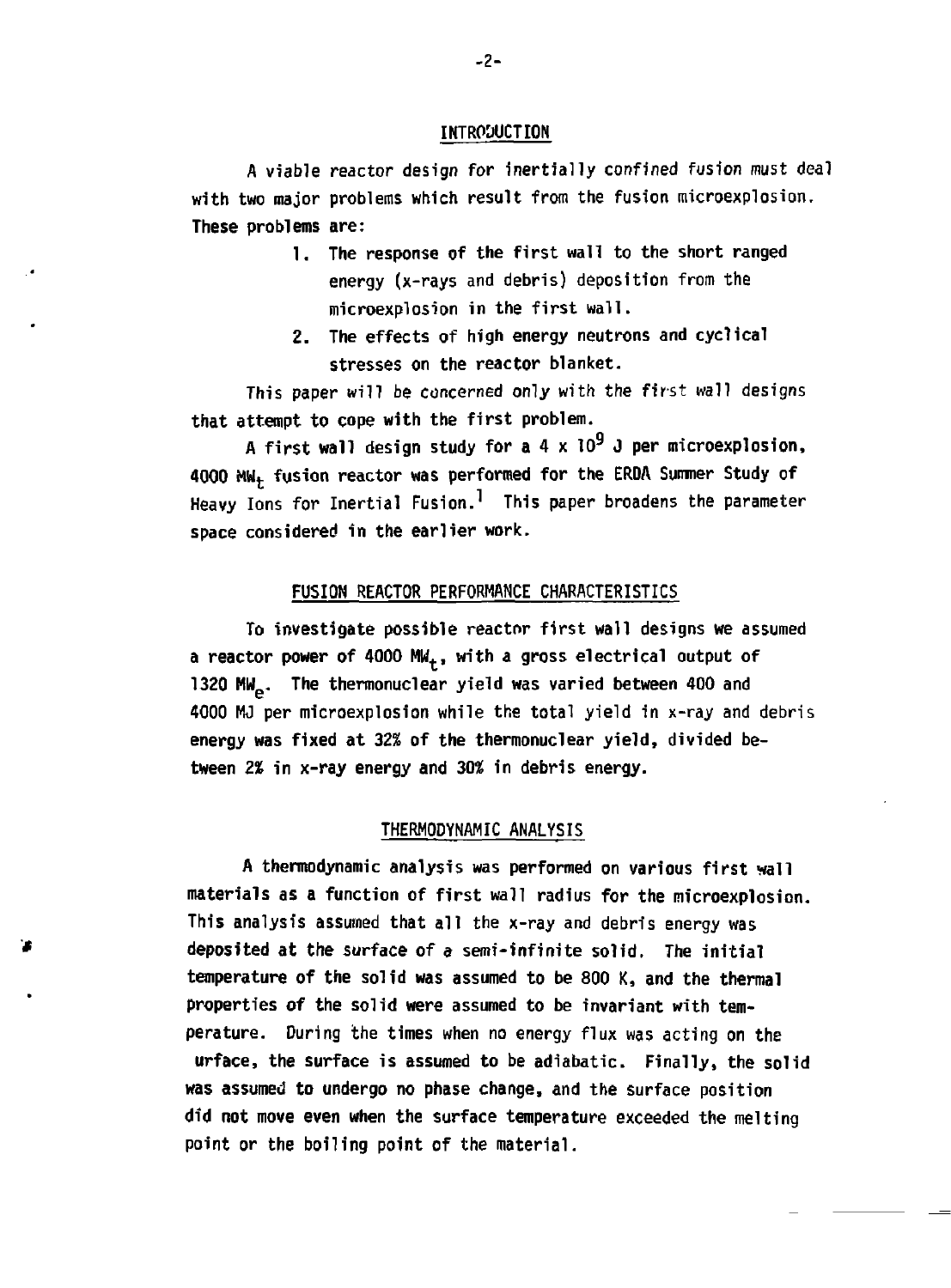#### **FIRST HALL MASS TRANSFER ANALYSIS**

**Another consideration in the design of a fusion reactor first wall is the mass loss of first wall material during a shot cycle. This mass transfer will, in part, determine the vacuum pumping requirements for the reactor system. This mass transfer analysis assumed only surface vaporization due to the difference in the vapor pressure of the first wall material and cavity pressure as a function of the surface and cavity gas temperatures and time. The initial cavity partial pressure of the first wall material is assumed to be the vapor pressure of the material at 800 K. When the partial pressure in the chamber due to the vaporization of the first wall material is the same as the vapor pressure, mass transfer from the wall is assumed to cease. Mass transfer from the cavity to the first wall during the portion of the shot cycle that the surface temperature is decreasing is not considered. An upper limit of the mass transfer was established based on the latent heat of vaporization at the boiling point of the first wall material.** 

**Two first wall lifetime criterion were assumed. The first criterion is a surface recession rate criterion, based on the loss of 10 mm of first wall material per year. The second criterion is a neutron damage criterion based un a neutron fluence of about**  10<sup>26</sup> n/m<sup>2</sup>, which is a one year exposure to a first wall neutron **flux of 5 MW/m<sup>2</sup> .** 

#### **FIRST WALL MATERIALS**

**The materials considered for the first wall included lithium (wet wall), niobium, stainless steel, and two types of graphite. The first type of graphite was assumed isotropic, while the second type was assumed to be highly anisotropic, with the direction of maximum thermal conductivity in the radial direction of the reactor.** 

**-3-**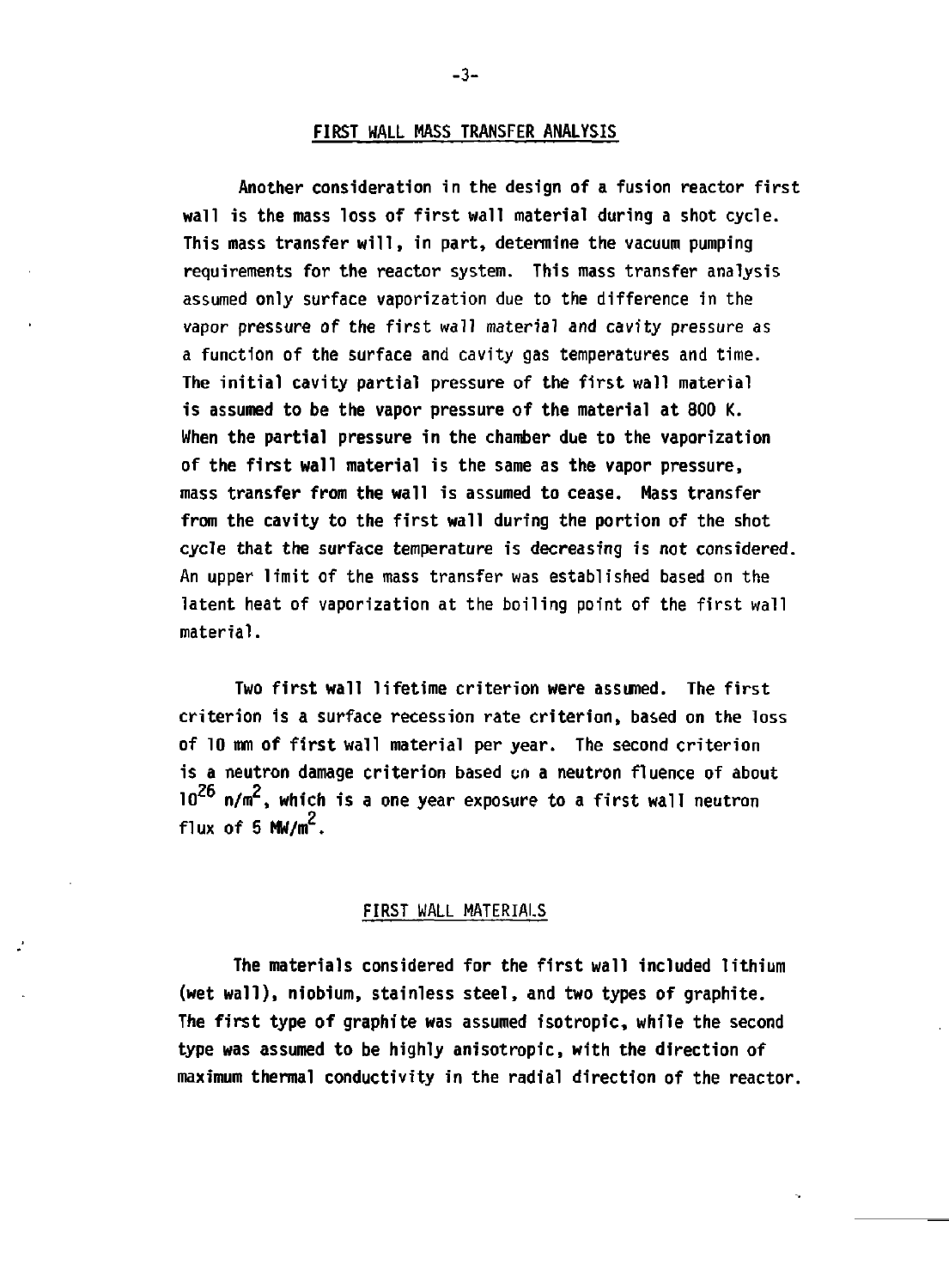## **RESULTS FOR A 4000 MJ MICROEXPLOSION**

**The peak temperature at the surface of the first wall as a function of the reactor radius for the various material is shown in Fig, 1 for the 4000 MJ pellet. The stainless steel first wall will have a peak temperature above its melting point, and the lithium will always have a peak surface temperature above its boiling point (760 torr) to radii greater than 25 m. Niobium does not exceed its melting point for reactor radii greater than 16 meters. The isotropic graphite does not exceed its sublimation point (760 torr) for reactor radii greater than 13 meters. The . pyrolytic graphite can operate without exceeding its sublimation temperature at first wall radii greater than 9 meters.** 

**The mass lost from the surface of the reactor first wall is shown in Fig. 2. The inflections in the curves occur where the energy is conducted away from the surface at a rate such that the mass Tost is less than that possible considering only the latent heat of vaporization.** 

**The surface recession of first wall material per shot is shown**  in Fig. 3. Using the 10 mm/year (10<sup>-3</sup> µm/shot) criterion, a **niobium or isotropic graphite first wall radius must be greater than 14 m, while the pyrolytic graphite first wall radius must be greater than 10 m. A stainless steel first wall radius must be greater than 21 m, while a lithium first wall at 20 m requires**  the replacement of an 8 um thick layer each shot.

**The surface recession of the first wall material determines the minimum reactor radius. The results from Figs. 1 through 3 are summarized in Table I for a surface recession rate of 10<sup>-3</sup> μm per microexplosion. Lithium is not listed in Table I, since the surface recession rate of lithium is not relevant because the surface is replenished after each microexplosion.** 

**\_4-**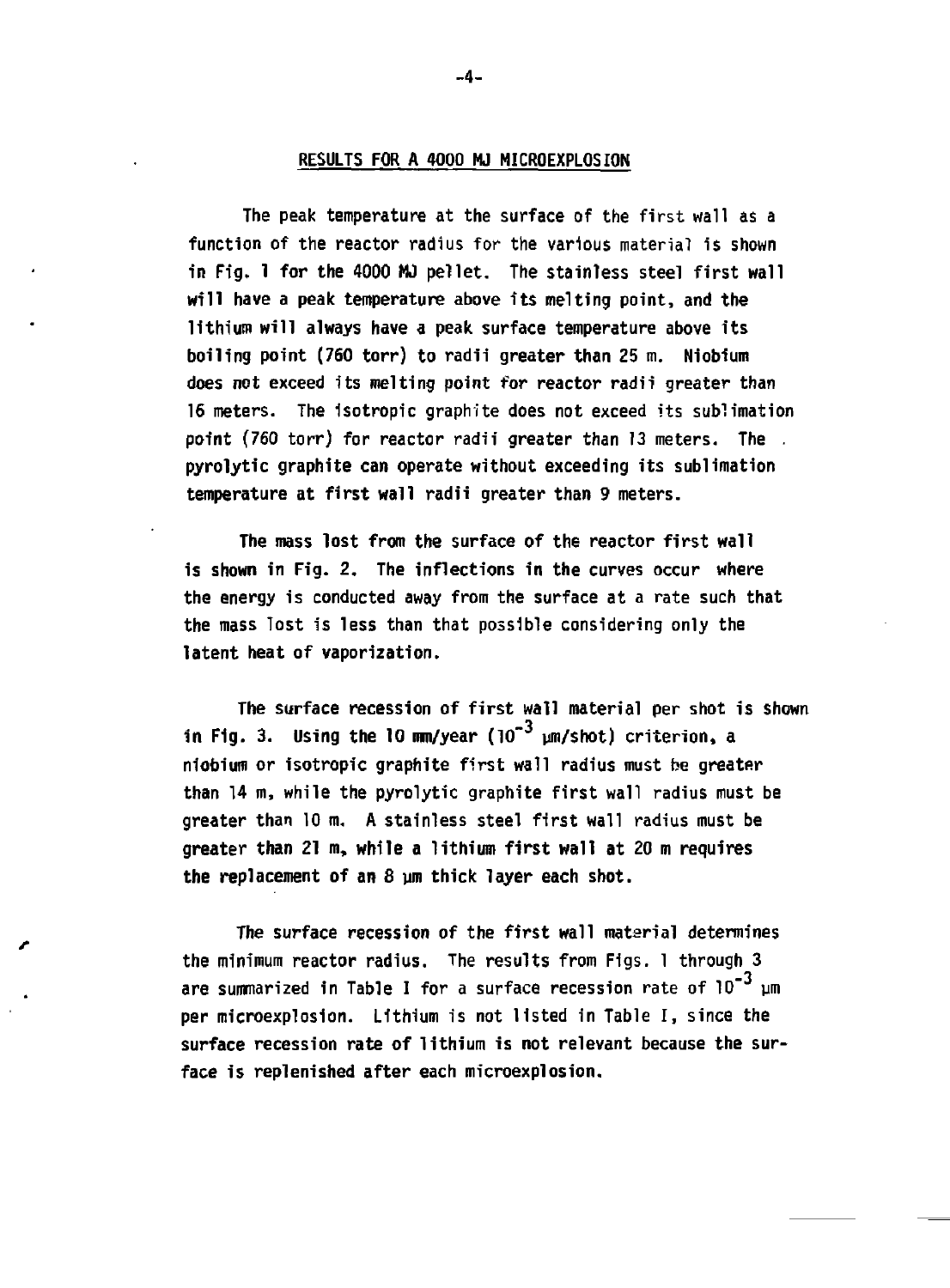FIGURE 1: PEAK LINER SURFACE TEMPERATURE AS A FUNCTION OF REACTOR RADIUS WITH A 4000 MJ MICROEXPLOSION



**6/77** 

ř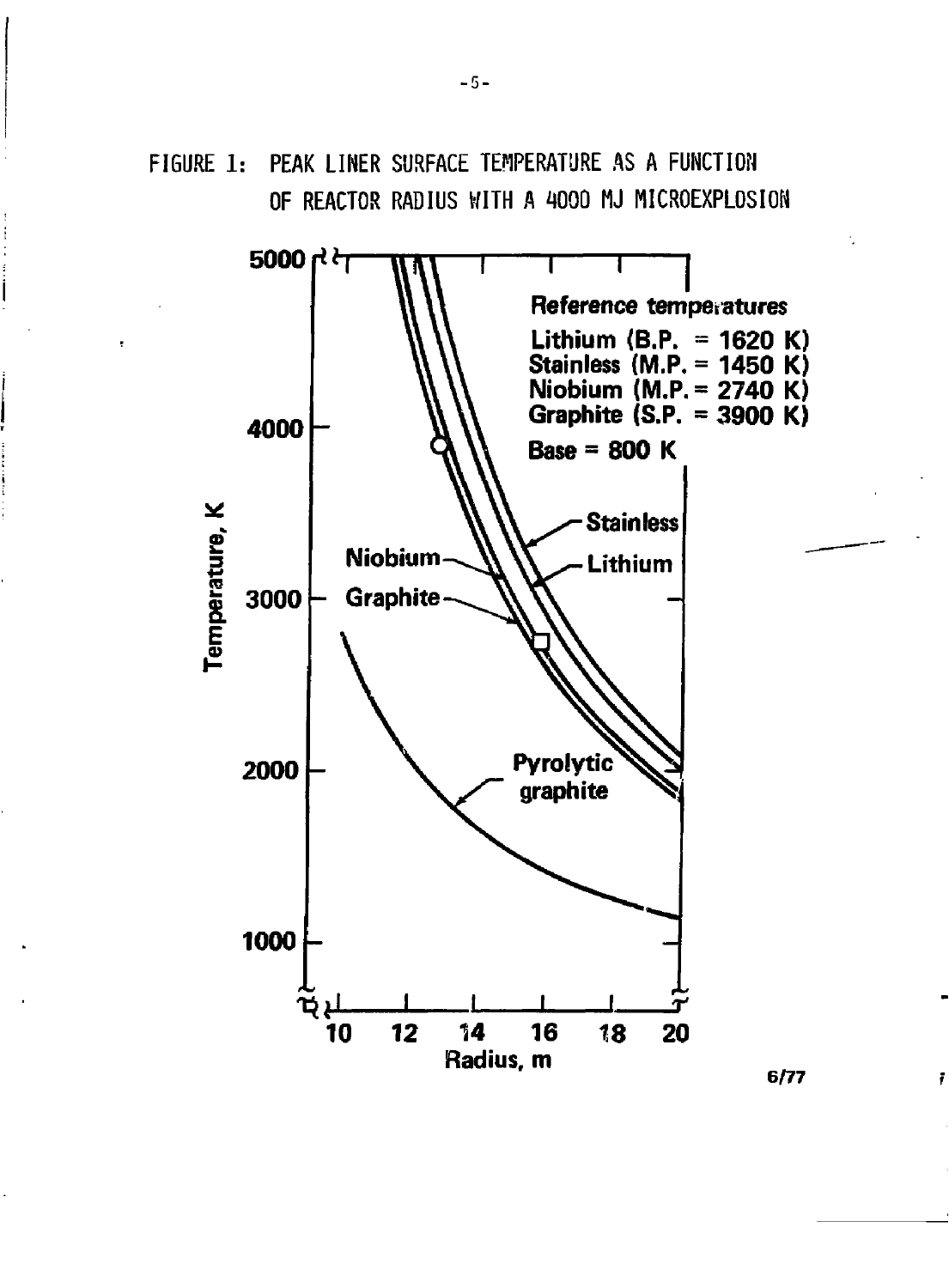



မှု

LL/9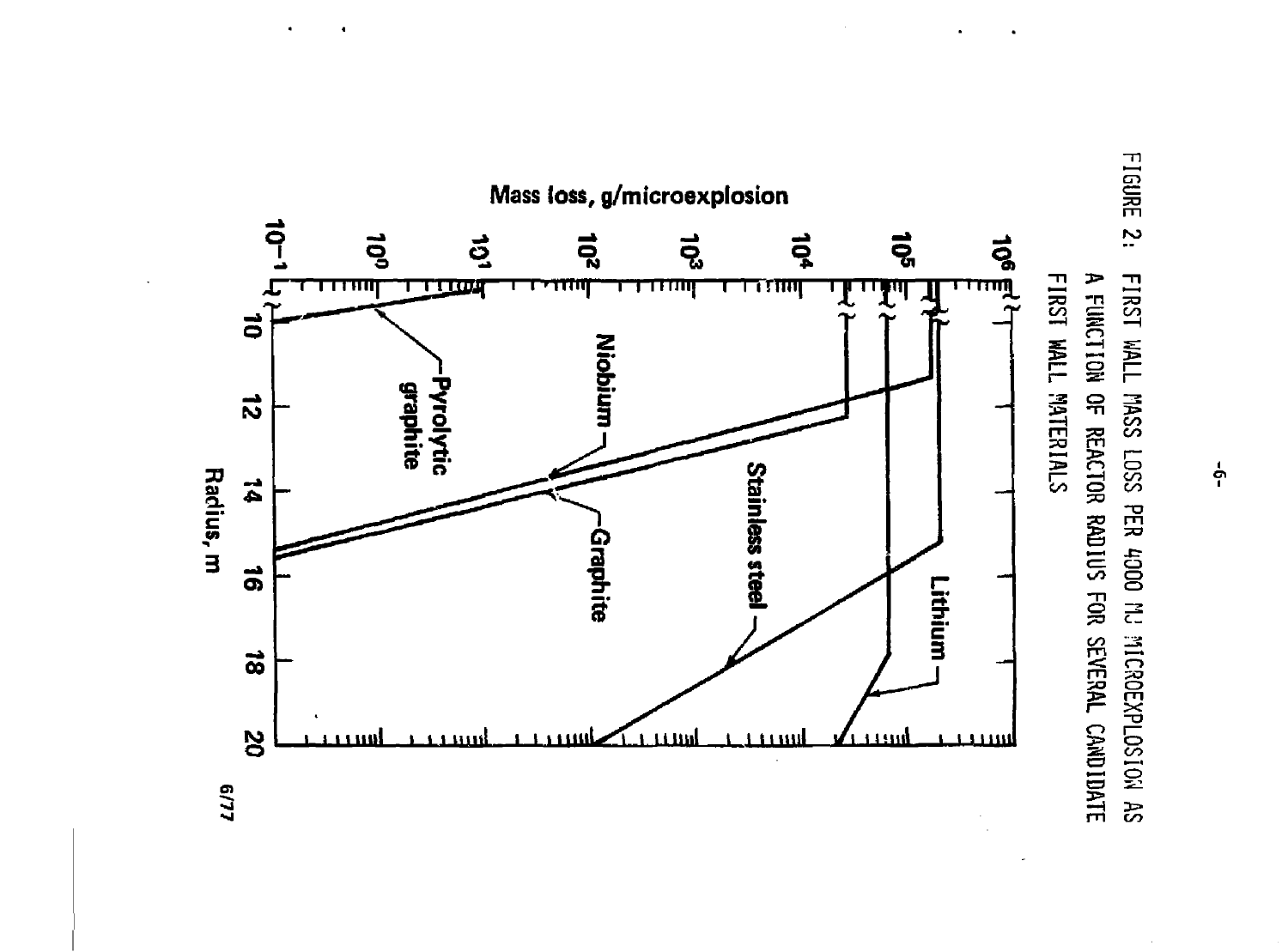

÷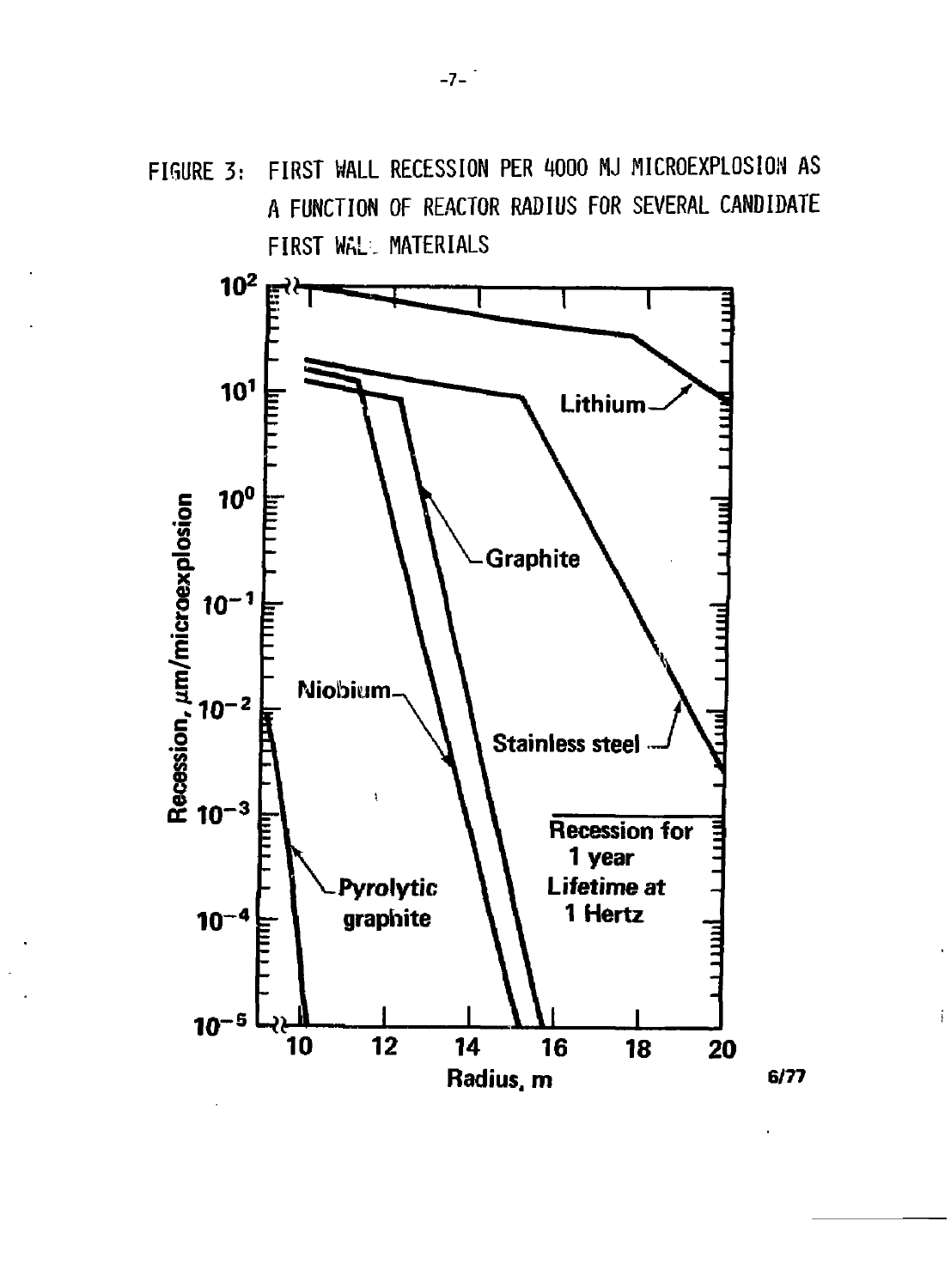**If the cavity pressure is limited to maximum or the order**  of 10<sup>-2</sup> torr prior to each microexplosion from ignition beam in**jection considerations, then lithium is not a viable candidate for a first wall material. If the maximum cavity pressure is not a limitation on the efficiency of the ion beam injection, then the lithium wet wall concept is a viable alternative to the dry wall concept since the recirculation of 70 kg of lithium between shots**  is not anticipated to be troublesome. Since the maximum allowable **chamber pressure between shots is currently an open question, the use of lithium as a first wall material will not be discussed further in this paper.** 

| TABLE I:               | Characteristic Performance of Several First Wall Materials<br>in a 4000 MW <sub>+</sub> Reactor With a 4000 MJ Yield Per Pulse and a<br>Surface Recession of $10^{-3}$ um per second. |             |                                   |            |                    |  |  |
|------------------------|---------------------------------------------------------------------------------------------------------------------------------------------------------------------------------------|-------------|-----------------------------------|------------|--------------------|--|--|
| Material               |                                                                                                                                                                                       | Radius<br>m | Neutron Flux<br>MW/m <sup>2</sup> | Peak Temp. | Mass Lost<br>g/sec |  |  |
| Niobium                |                                                                                                                                                                                       | 13.9        | 1.1                               | 3200       | 21.                |  |  |
| <b>Stainless Steel</b> |                                                                                                                                                                                       | 20.6        | - 51                              | 2000       | 42.                |  |  |
| Graphite               |                                                                                                                                                                                       | 14.5        | 1.0                               | 3100       | 4.4                |  |  |
|                        | Pyrolytic Graphite                                                                                                                                                                    | 9.41        | 2.4                               | 3100       | 1.8 <sup>1</sup>   |  |  |

#### **DESIGN OPTIONS**

**For a given blanket design (including structure) several first wall designs are apparent. Basically, they consist of using a liner which is mounted independently of the blanket such that the liner can be replaced without removing all the blanket. The geometry** 

**-8-**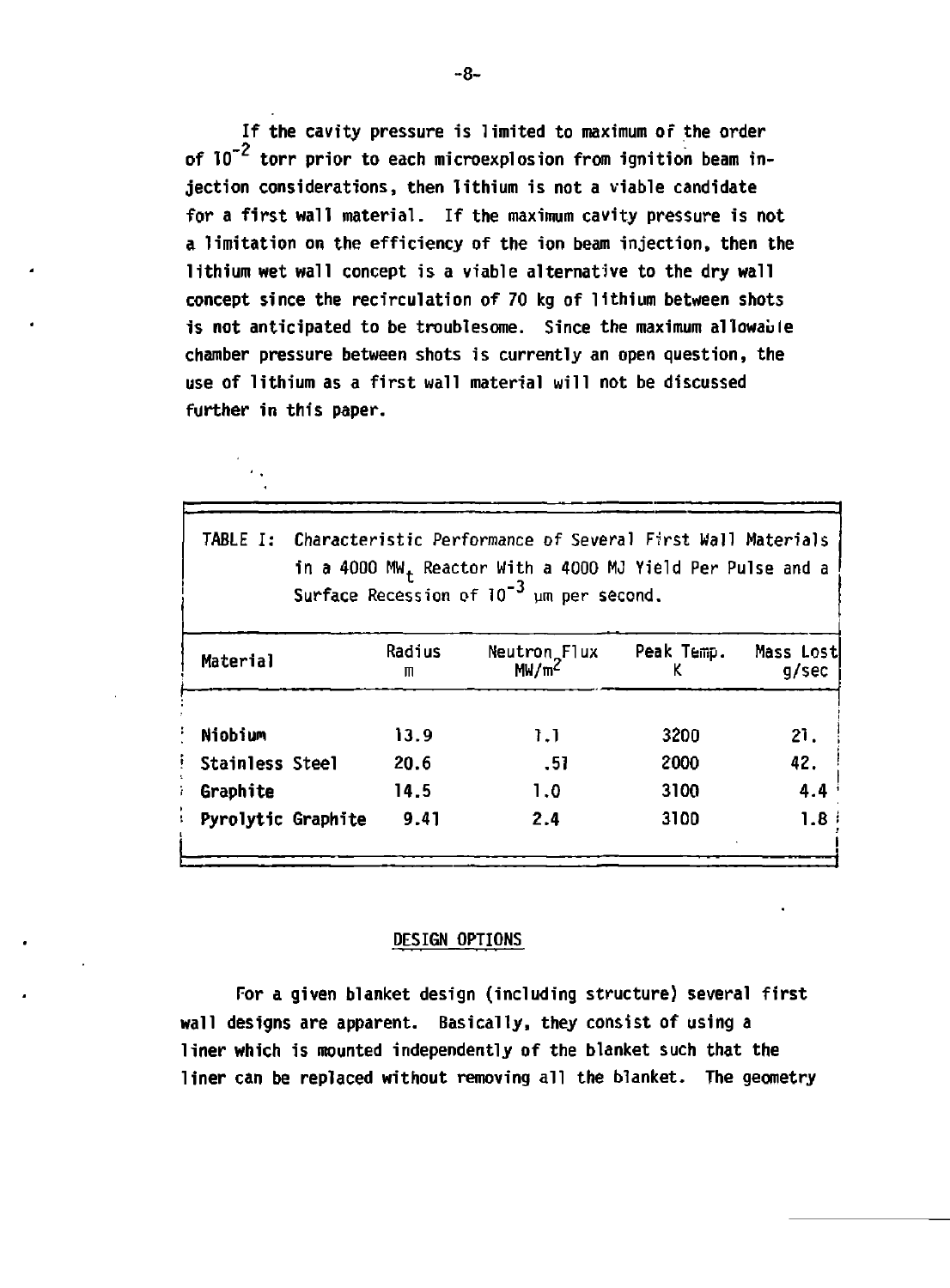**which is the easiest to accomplish the removal of the liner without removing much of the blanket is i hollow cyclindrical blanket with covers on the top and bottom. Thus, to change all the liners, only the top cover of the blanket need be removed. Since the impulse load from the pellet can be handled for millions of shots**  (without consideration of neutron damage) by a 20-30 mm thick **cycliudrical shell of either niobium or stainless steel at 800 K, the following designs are possible:** 

- **1. A'stainless steel or niobium liner 40 mm thick.**
- **2. A niobium inner liner 20 mm thick in 3 30 mm thick stainless steel shell.**
- **3. A graphite inner liner 20 mm thick in a 30 mm thick stainless shell.**

**The backside of these liners can be cooled by a gas or a liquid metal as shown in Fig. 4. Note that the inner liner is not a load carrying member, but only used to reduce the vacuum pumping loads, increase lifetime, and to decrease the cost of the liner by using a cheaper material (stainless steel) as a structural material to support the more expensive material (niobium), or to support a weak (in tension) material (graphite).** 

# **FIRST WALL MATERIAL COSTS**

**The fabricated costs of the first wall materials is given in Table II below. These costs of fabricated materials are only best guesses, and should not be regarded as written in stone. For 2 comparison, Fleischer et al give a fabricated cost of 316 stainless steel as 13.2\$/kg and Nb-1 Zr as 176\$/kg.** 

| TABLE II: Fabricated Costs of Various First Wall Materials |           |
|------------------------------------------------------------|-----------|
| Stainless Steel                                            | 30\$/kg   |
| Niobium                                                    | 120\$/kg  |
| Graphite (Isotropic)                                       | 22\$/kg   |
| Pyrolytic Graphite                                         | 3000\$/kg |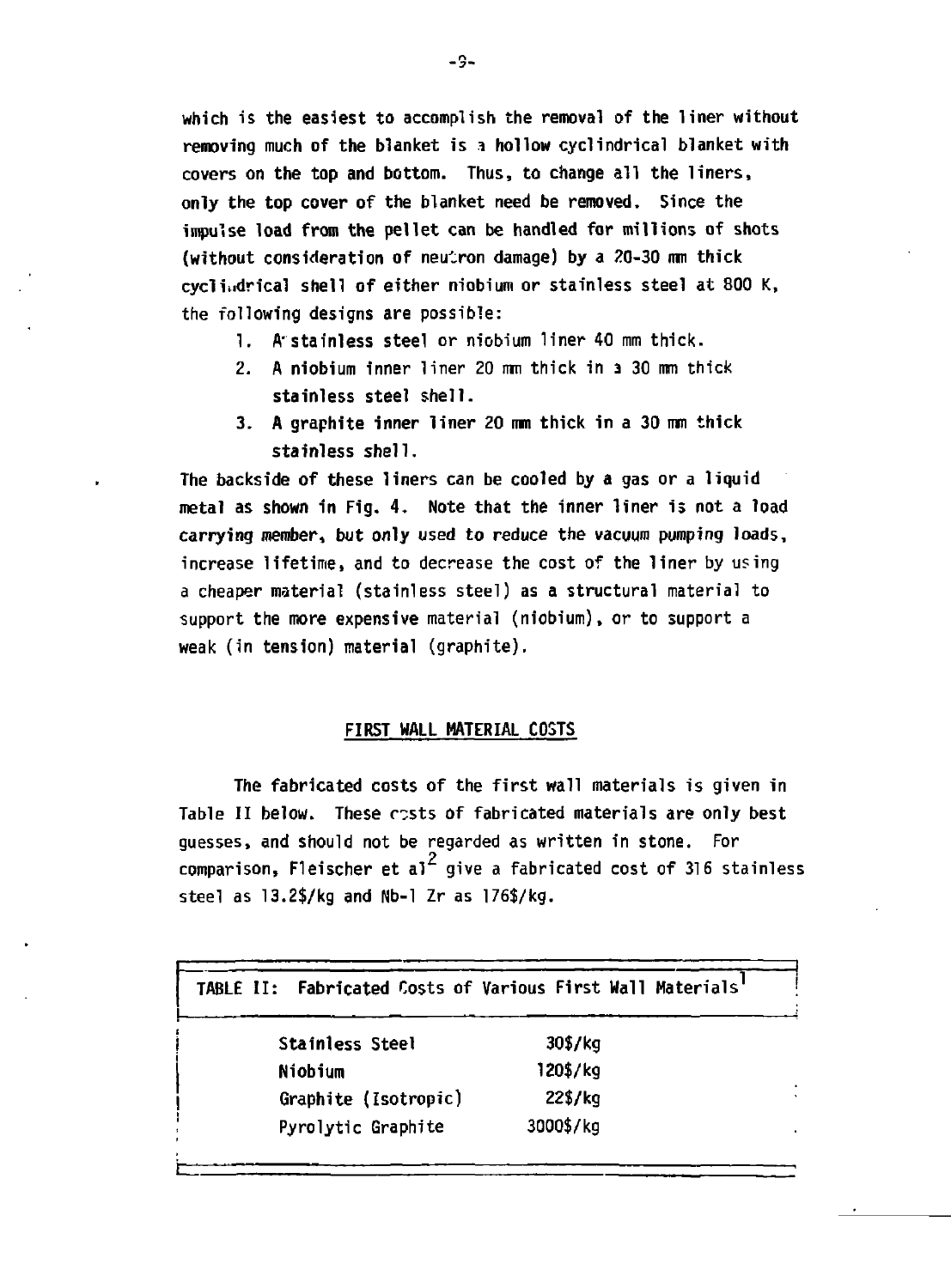# **FIGURE 4: DRY SACRIFICIAL FIRST WALL FOR INERTIALLY-CONFINED FUSION REACTORS**

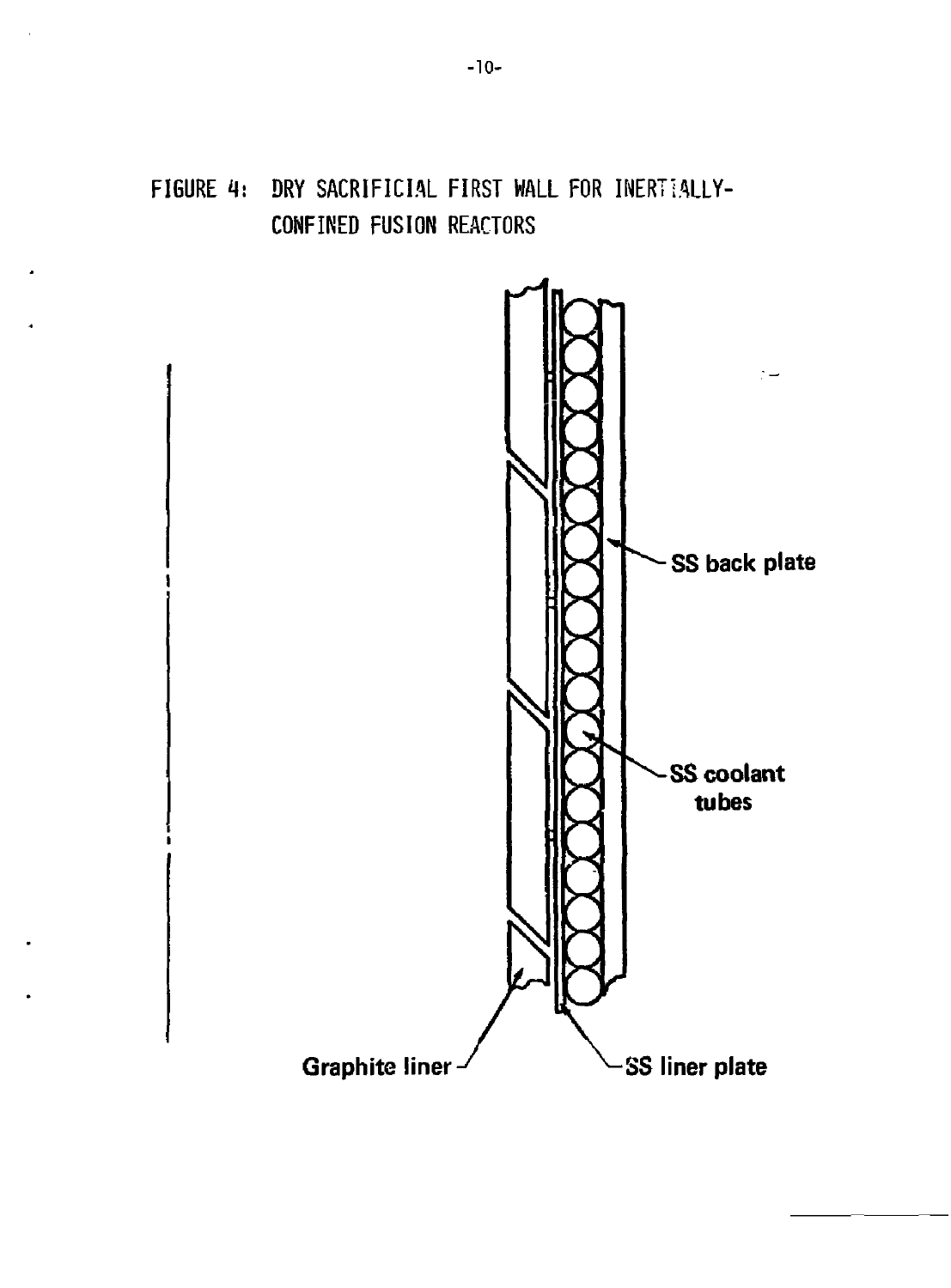#### **COST OF THE FIRST WALL FOR A 4000 MJ YIELD REACTOR**

**The volume of the first wall is based on a "square" cylinder with top and bottom covers. The cost of the first wall liner for various material combinations and pellets in a 4000 MW. reactor using 4000 MJ microexplosions is given in Table III below, using data from Tables I and II. The cost of the first wall liner per unit of gross electrical power for various materials combinations is also given in Table III. Note this cost assumes a liner lifetime of 4000 MIL -years (1320 MW -years).** 

| Cost Units                                             |                      | N\$  |         | mills/kWh <sub>e</sub> |
|--------------------------------------------------------|----------------------|------|---------|------------------------|
| Material Combination                                   | $\ddot{\phantom{a}}$ | 大大   | $\star$ | $+ +$                  |
| Stainless                                              | 75.                  | 33.  | 6.5     | 2.9                    |
| Niobium                                                | 150.                 | 220. | 13.     | 19.                    |
| Niobium/Stainless                                      | 100.                 | 120. | 8.7     | 10.                    |
| Graphite/Stainless                                     | 31.                  | 15.  | 2.7     | 1.3                    |
| Pyrolytic Graphite/<br><b>Stainless</b>                | 180.                 | 170. | 15.     | 15.                    |
| $\star$<br>Cost from Table II.                         |                      |      |         |                        |
| **<br>Stainless and niobium cost from Fleischer et al. |                      |      |         |                        |

**For a 4000 MW. reactor with 4000 MJ microexplosions, the isotropic graphite over stainless steel liner is the cheapest first wall liner, with solid stainless steel the next cheapest liner. The solid niobium liner cost is about 50% greater than the niobium over stainless steel combination. The maximum fabricated price for pyrolytic graphite such that the pyrolytic graphite over stainless steel liner costs less than the isotropic graphite over stainless**  steel liner is given in Table IV. The maximum permissible

-n-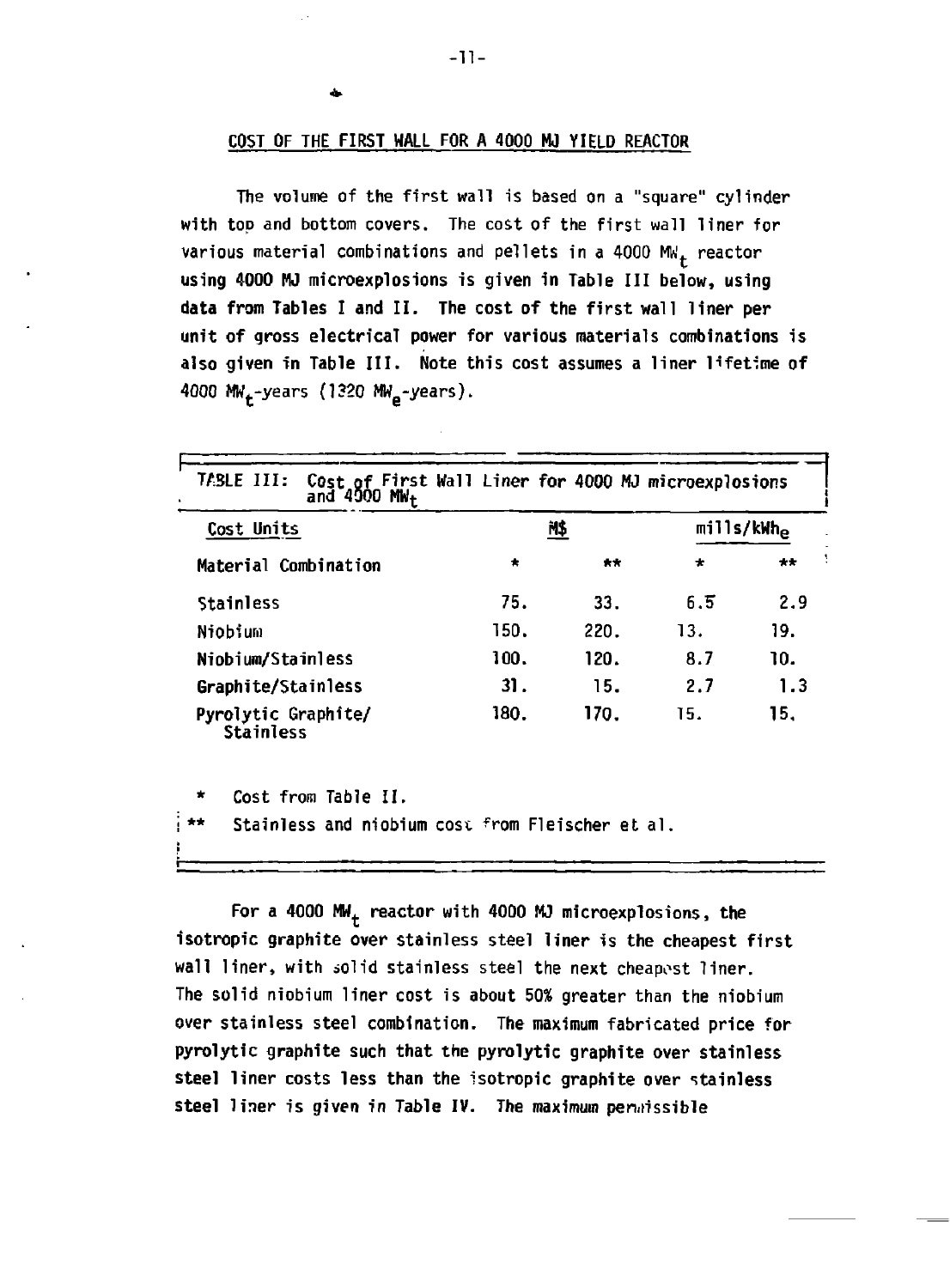**cost of pyrolytic graphite is sensitive to the cost of the stainless steel for a 4000 MJ microexplosion. The lower the cost of the stainless steel, the lower the maximum permissible cost of pyrolytic graphite for the pyrolytic graphite liner cost to be equal to the isotropic graphite cost.** 

|                                 | TABLE IV: Maximum Permissible Cost of Pyrolytic Graphite for<br>a 4000 MW <sub>a</sub> Reaction With 4000 MJ Microexplosions |
|---------------------------------|------------------------------------------------------------------------------------------------------------------------------|
| Cost of SS                      | Cost of Pyrolytic Graphite                                                                                                   |
| $13.2$ \$/kg                    | $180 \frac{5}{kg}$                                                                                                           |
| $30 \frac{\text{S}}{\text{kg}}$ | 350 \$/kg                                                                                                                    |

# **EFFECT OF FIRST WALL RADIUS ON MICROEXPLOSION ENERGY**

**The effect of the first wall radius and neutron flux on the size of the microexplosion for several different pellets and materials is shown in Figs. 5 and 6 for a one year lifetime due to surface recession in a 4000 MWt reactor. For a given radius, pyrolytic graphite can accommodate the largest yield microexplosion while stainless steel is limited to the smallest microexplosion.** 

**The microexplosion energy as a function of the first wall radius in meters is roughly** 

 $-$ 

and the company

$$
E \sim CR^{5/2} \qquad \text{MJ} \tag{1}
$$

**where C is dependent on the first wall material. The microexplosion energy in terms of the first wall neutron flux in Mw/m<sup>2</sup> is roughly** 

$$
E \approx D\phi^{-5/4} \qquad \text{MJ} \tag{2}
$$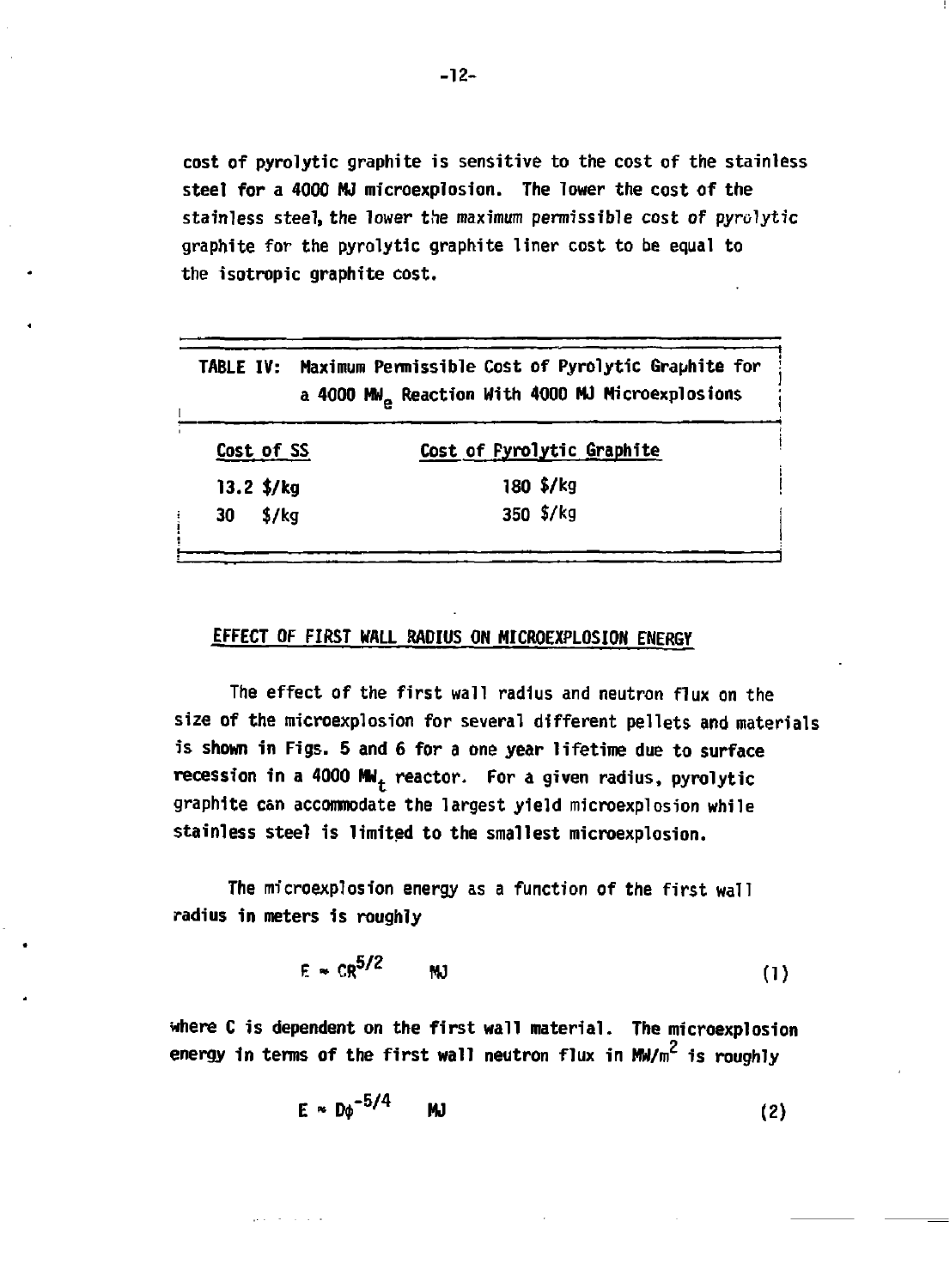



 $6/77$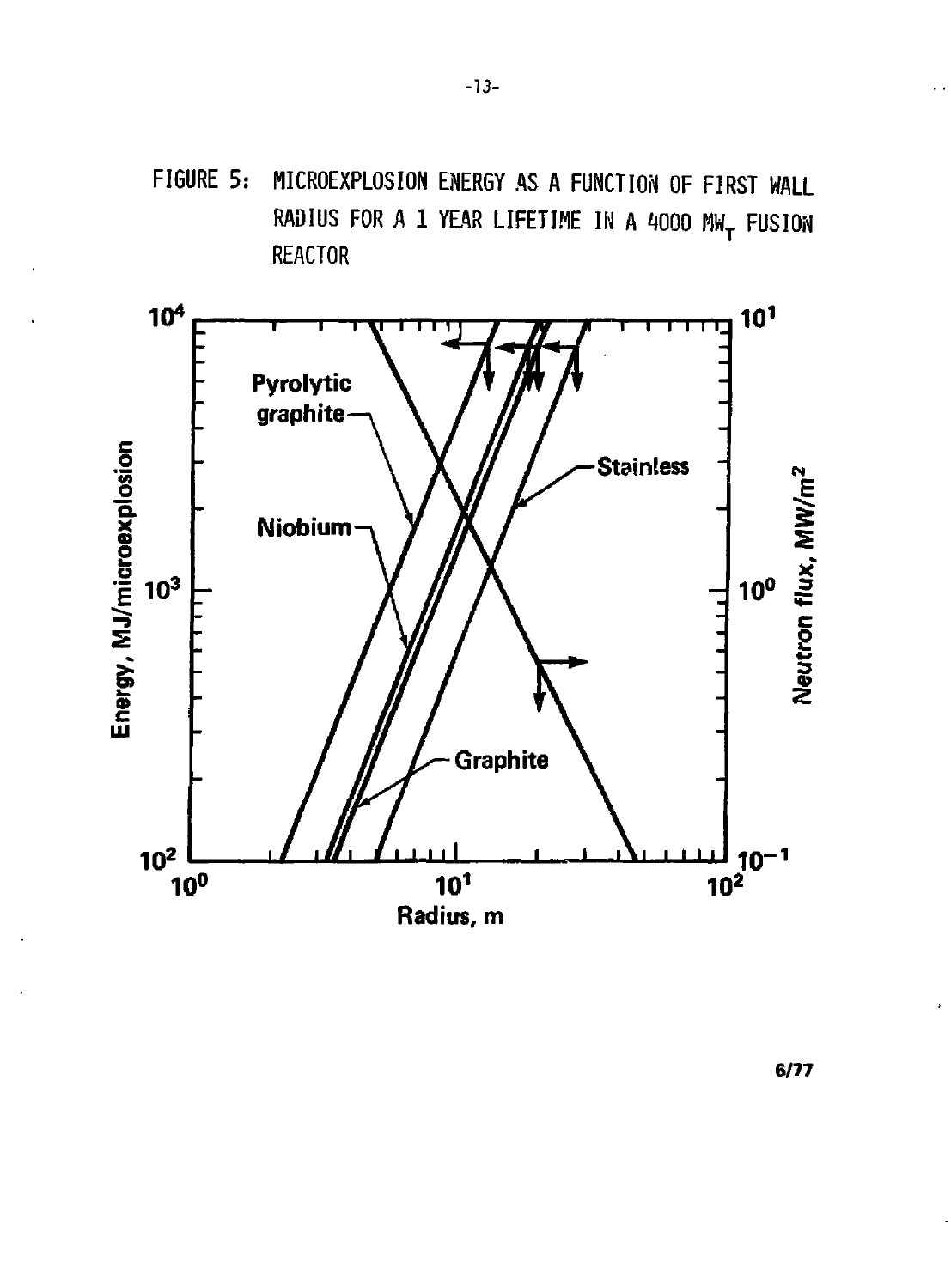





 $\frac{1}{2}$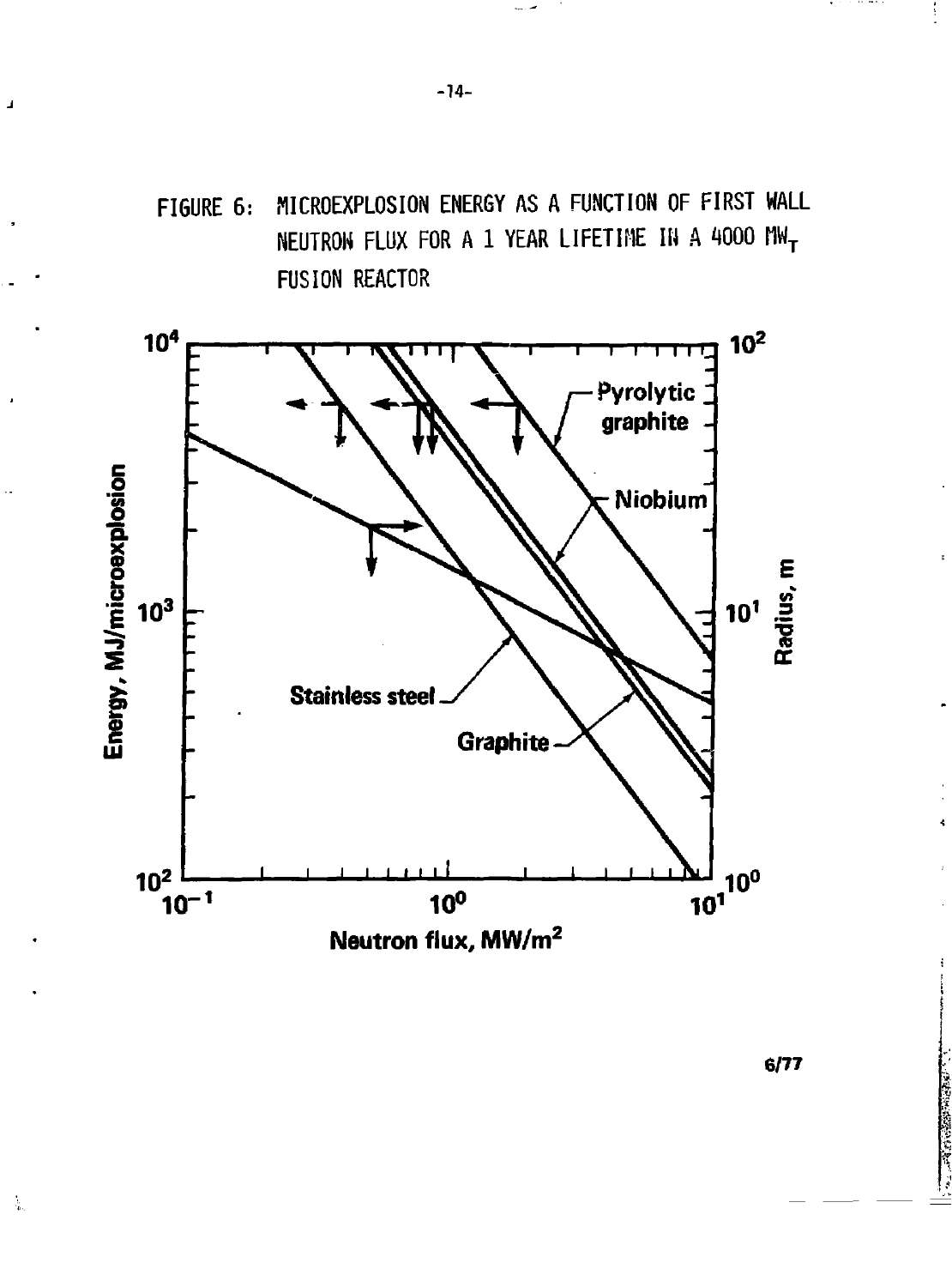**where D is dependent on the first wall material. The values of C and D for various first wall materials for a one ysar lifetime in a 4000 MWt reactor are given in Table V. Also shown are values 3 of C and D from an earlier, less refined calculation.** 

| TABLE V:           |     |              | Constants for Determining Microexplosion Energy as a<br>Function of Radius and First Wall Neutron Flux for<br>Several First Wall Materials in a 4000 MW <sub>+</sub> Reactor. |                              |
|--------------------|-----|--------------|-------------------------------------------------------------------------------------------------------------------------------------------------------------------------------|------------------------------|
| Material           |     | C(Radius, m) |                                                                                                                                                                               | $D(N$ eutron flux, $MW/m^2)$ |
|                    |     | ***          |                                                                                                                                                                               | ***                          |
| Stainless Steel    | 1.9 | 1.6          | 1600                                                                                                                                                                          | 1300                         |
| Niobium            | 5.4 | 4.5          | 4500                                                                                                                                                                          | 3800                         |
| Graphite           | 4.8 | 4.1          | 4000                                                                                                                                                                          | 3400                         |
| Pyrolytic Graphite | 14. | 12.          | 12000                                                                                                                                                                         | 9700                         |

## **EFFECT OF MICROEXPLOSION ENERGY ON FIRST WALL COSTS**

**The first wall cost per unit of time integrated gross electric power produced as a function of first wall neutron flux is:** 

$$
C = \frac{\beta}{\phi} \text{ mi11s/kWh}_{e}
$$
 (3)

**where B is a function of the first wall material. The constant 8 is given in Table VI for the various first wall designs.** 

T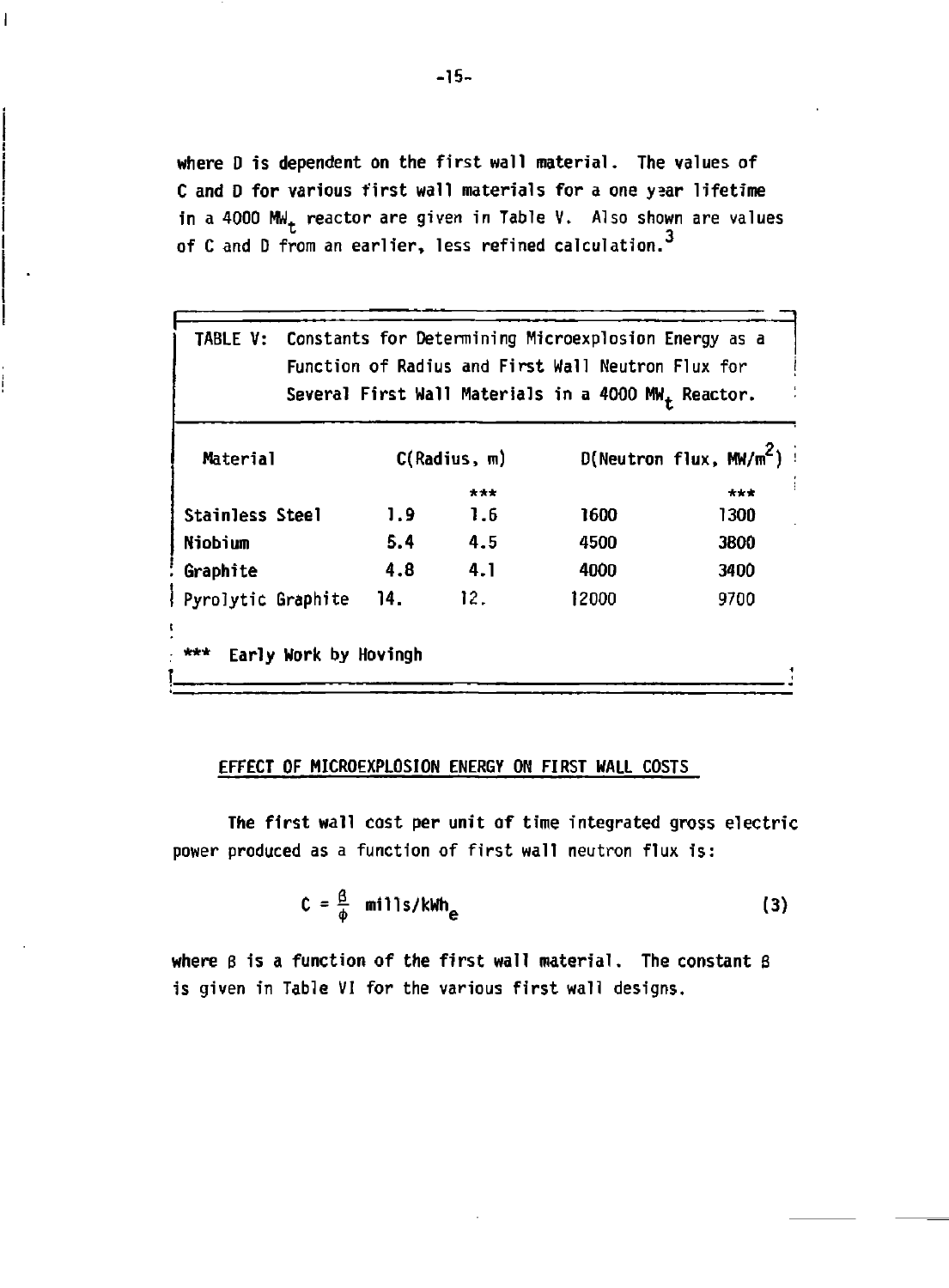| TABLE VI: Constant $\beta$ for First Wall Cost Expression (Eq. 3) for<br>First Wall Lifetime of One Year for $100$ MW <sub>+</sub> (1320 MW <sub>e</sub> )<br>Ion Beam Reactor |       |       |
|--------------------------------------------------------------------------------------------------------------------------------------------------------------------------------|-------|-------|
| Material Combination                                                                                                                                                           | $\pm$ | $+ +$ |
| Stainless                                                                                                                                                                      | 3.3   | 1.5   |
| Niobium                                                                                                                                                                        | 15.   | 21.   |
| Niobium/Stainless                                                                                                                                                              | 9.8   | 12.   |
| Graphite/Stainless                                                                                                                                                             | 2.7   | 1.3   |
| Pyrolytic Graphite/Stainless                                                                                                                                                   | 37.   | 36.   |
| Cost from Table II<br>*                                                                                                                                                        |       |       |
| Stainless and niobium cost from Fleischer et al<br>**                                                                                                                          |       |       |

**The effect of the microexplosion energy for a first wall lifetime of one year with various first wall materials on the first wall costs are shown in Figs. 7 and 8, Also shown are the neutron flux at the first wall. Figure 7 shows the first wall cost based on the cost factors given in Table II. Figure 8 shows the first wall cost per unit of time integrated gross electric power output of** *9* **4000 M\*L reactor operating with a thermal conversion efficiency of 0.33.** 

**The graphite and the stainless steel first walls are the least expensive, while the pyrolytic graphite and solid niobium first walls are the most expensive. For a given first wall neutron flux, the solid niobium first wall costs about five times more than the composite niobium over stainless steel first wall. As to be expected, the first wall cost for a one year lifetime decreases with an increase in first wall neutron flux and with a decrease in the microexplosion energy.** 

-16-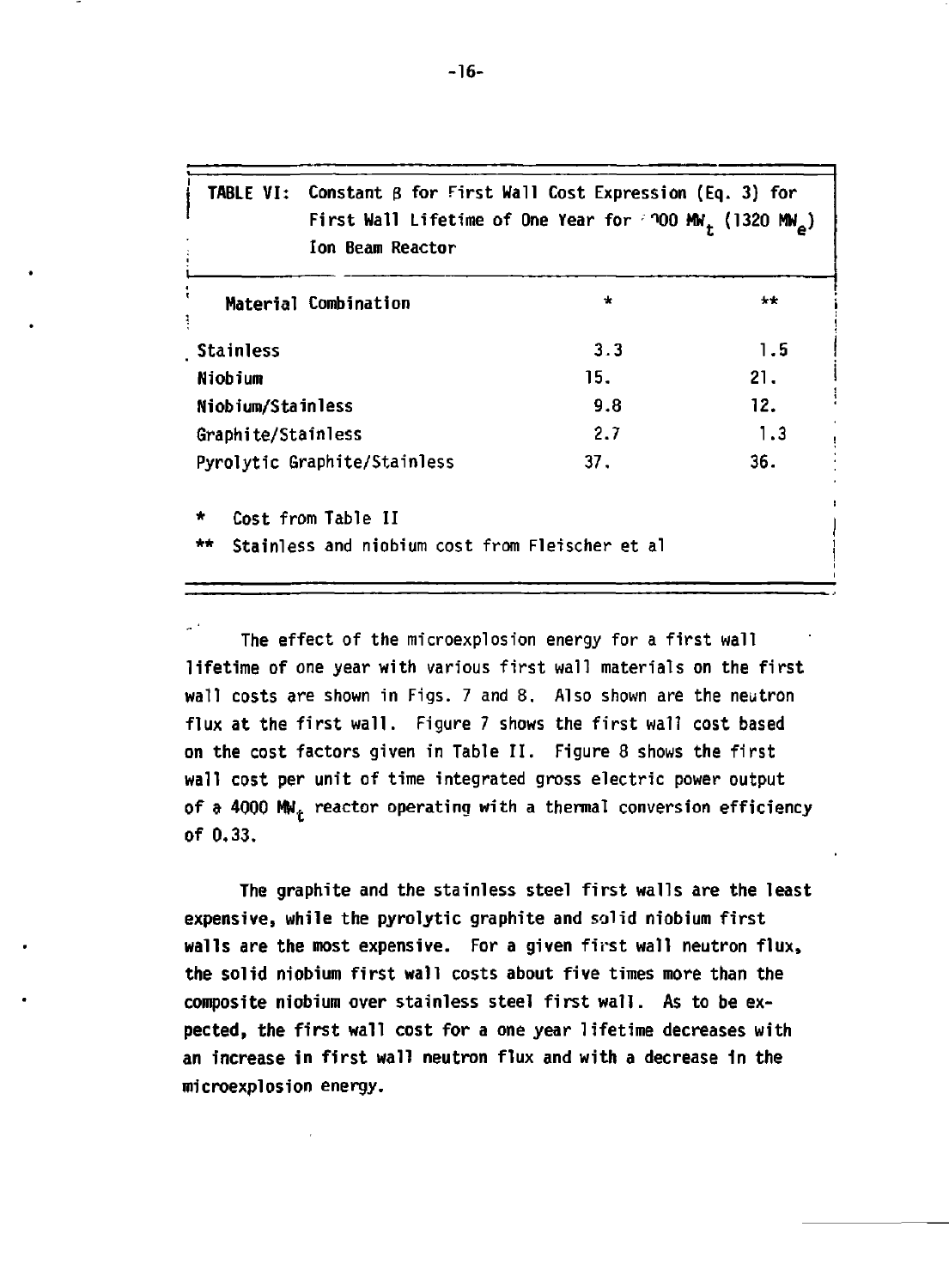FIGURE 7: FIRST WALL COST AS A FUNCTION OF MICROEXPLOSION ENERGY FOR A 4009 MW<sub>T</sub> REACTOR WITH A FIRST WALL LIFETINE OF 1 YEAR.

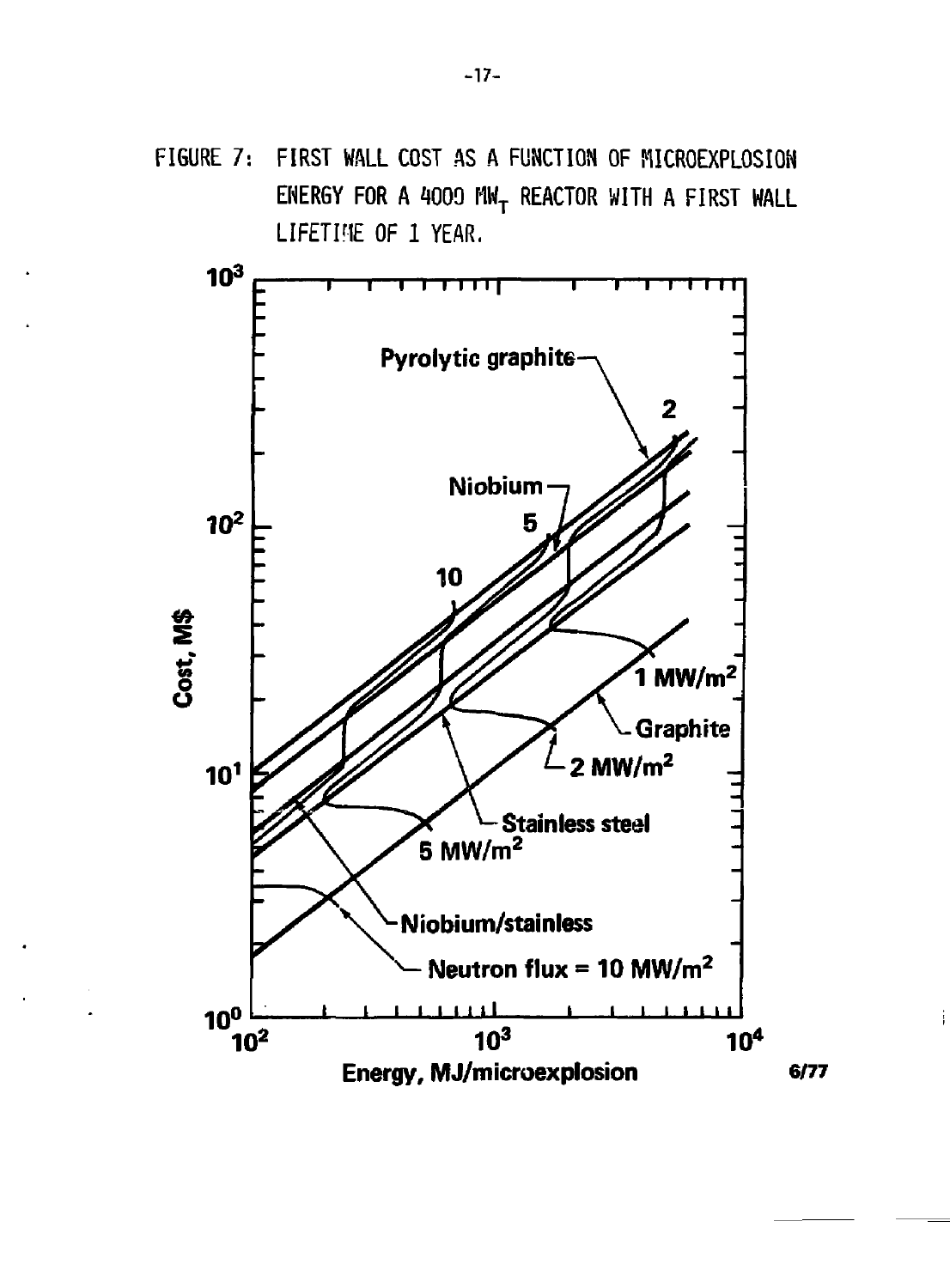FIGURE 8: FIRST WALL COST IN MILLS/KWHE AS A FUNCTION OF MICROEXPLOSION ENERGY FOR A 4000 MW<sub>T</sub> REACTOR WITH A FIRST WALL LIFETIME OF 1 YEAR.

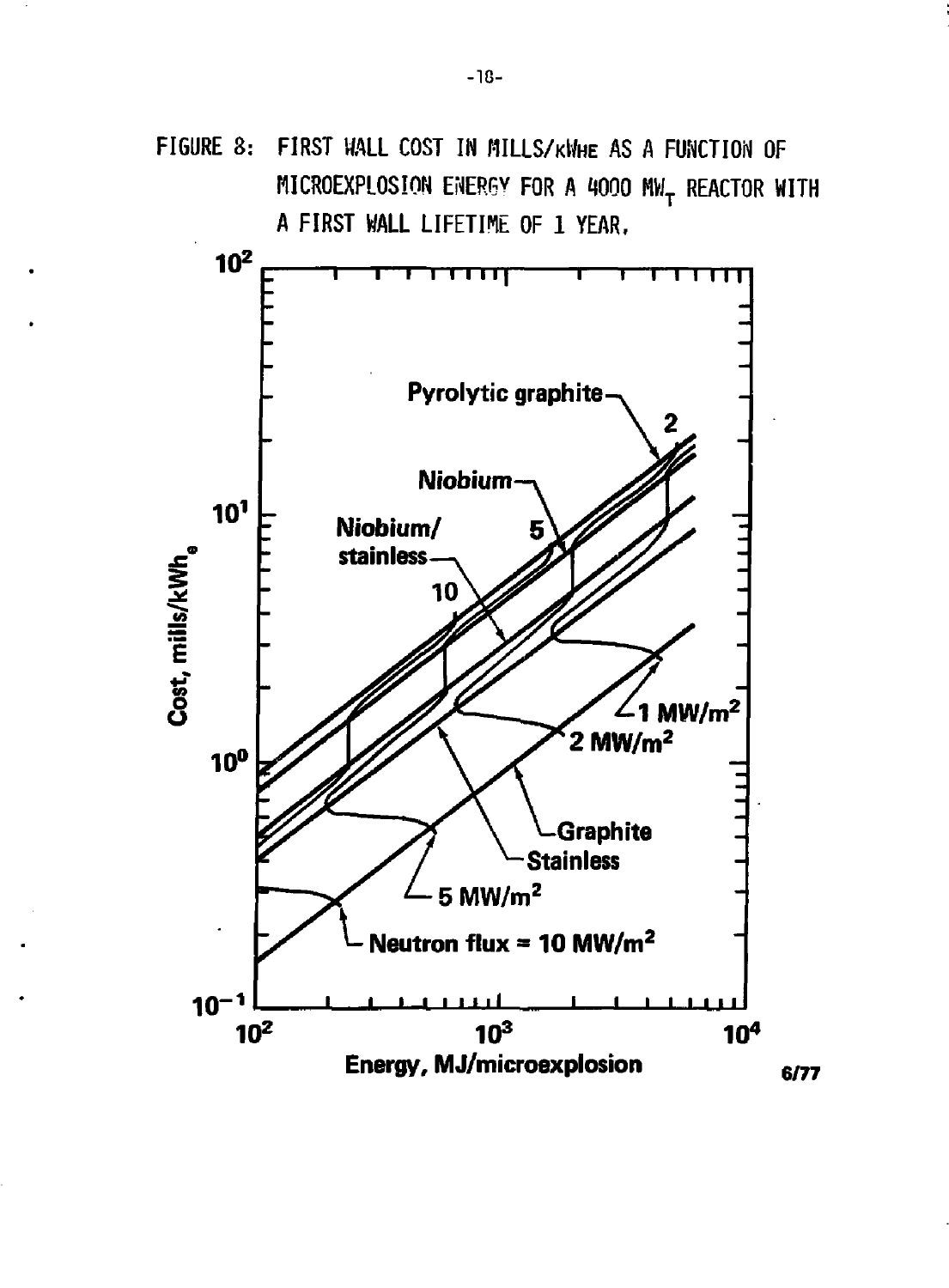**The first wall cost and the cost per unit of time integrated gross electrical power for several first wall materials as a function of microexplosion energy for a one year lifetime are shown in Figs. 9 and 10. Since the damage threshold of stainless steel**  from high energy neutrons is a fluence of about  $10^{26}$  n/m<sup>2</sup>, the **maximum first wall neutron flux for a one year lifetime due to neutron**  damage is 5 MW/m<sup>2</sup>. The minimum first wall cost occurs when the **lifetime due to neutron damage is the same as thai: for surface recession. Note that operating at a fixed neutron flux, but smaller microexplosions does not affect the first wall cost. Operating at higher microexplosion energies results in increased first wall costs for a given wall lifetime. The cost of various first wall material combinations for a one year lifetime and first 2** wall flux of 5 MW/m is given in Table VII for a 4000 MW<sub>t</sub> reactor.

| TABLE VII:                                | One Year. (First Wall Radius is 6.6 m). |         |       | Cost of First Walls in a 4000 $MW_{+}$ Reactor Based on a<br>First Wall Neutron Flux of 5 MW/m <sup>L</sup> and a Lifetime of |                        |                          |
|-------------------------------------------|-----------------------------------------|---------|-------|-------------------------------------------------------------------------------------------------------------------------------|------------------------|--------------------------|
| Cost Units                                |                                         | M\$     |       |                                                                                                                               | mills/kWh <sub>e</sub> |                          |
| Material Combination                      |                                         | $\star$ | $***$ | $\star$                                                                                                                       | $+ +$                  |                          |
| <b>Stainless</b>                          |                                         | 7.6     | 3.4   | .66                                                                                                                           | . 29                   |                          |
| Niobium                                   |                                         | 34.     | 49.   | 2.9                                                                                                                           | 4.3                    | $\overline{\phantom{a}}$ |
| · Niobium/Stainless                       |                                         | 23.     | 27.   | 2.0                                                                                                                           | 2.4                    |                          |
| Graphite/Stainless                        |                                         | 6.3     | 3.1   | .55                                                                                                                           | .27                    |                          |
| ; Pyrolytic Graphite/<br><b>Stainless</b> |                                         | 87.     | 83.   | 7.5                                                                                                                           | 7.2                    |                          |
| i de                                      | Cost from Table II.                     |         |       |                                                                                                                               |                        |                          |

**\*\* Stainless and niobium cost from Fleischer et al**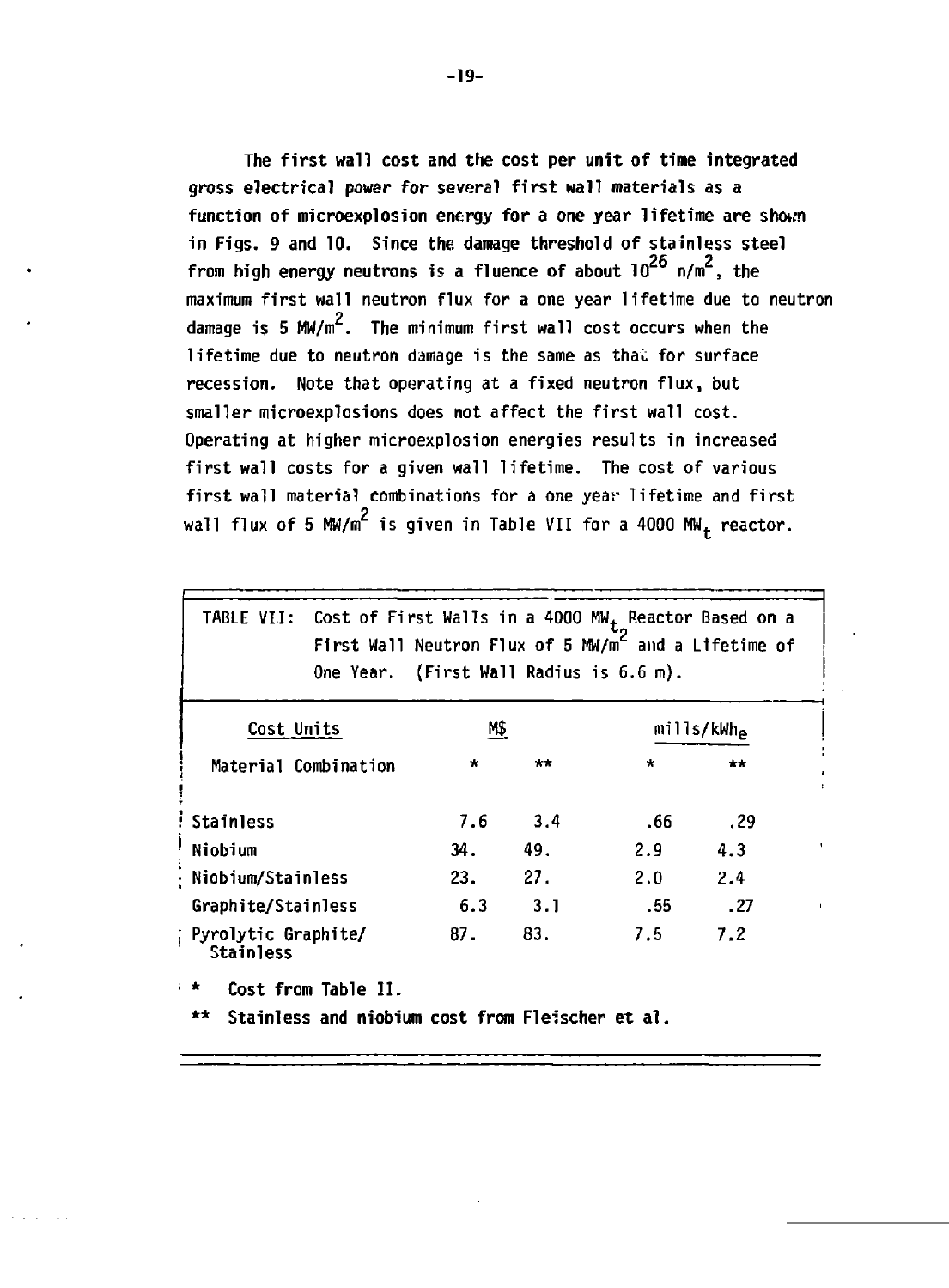FIGURE 9: FIRST WALL COST AS A FUNCTION OF MICROEXPLOSION ENERGY FOR A 4000 MW<sub>T</sub> REACTOR WITH A FIRST WALL MAXIMUM NEUTRON FLUX OF 5 MW/ $M^2$  and a lifetime OF 1 YEAR.



 $6/77$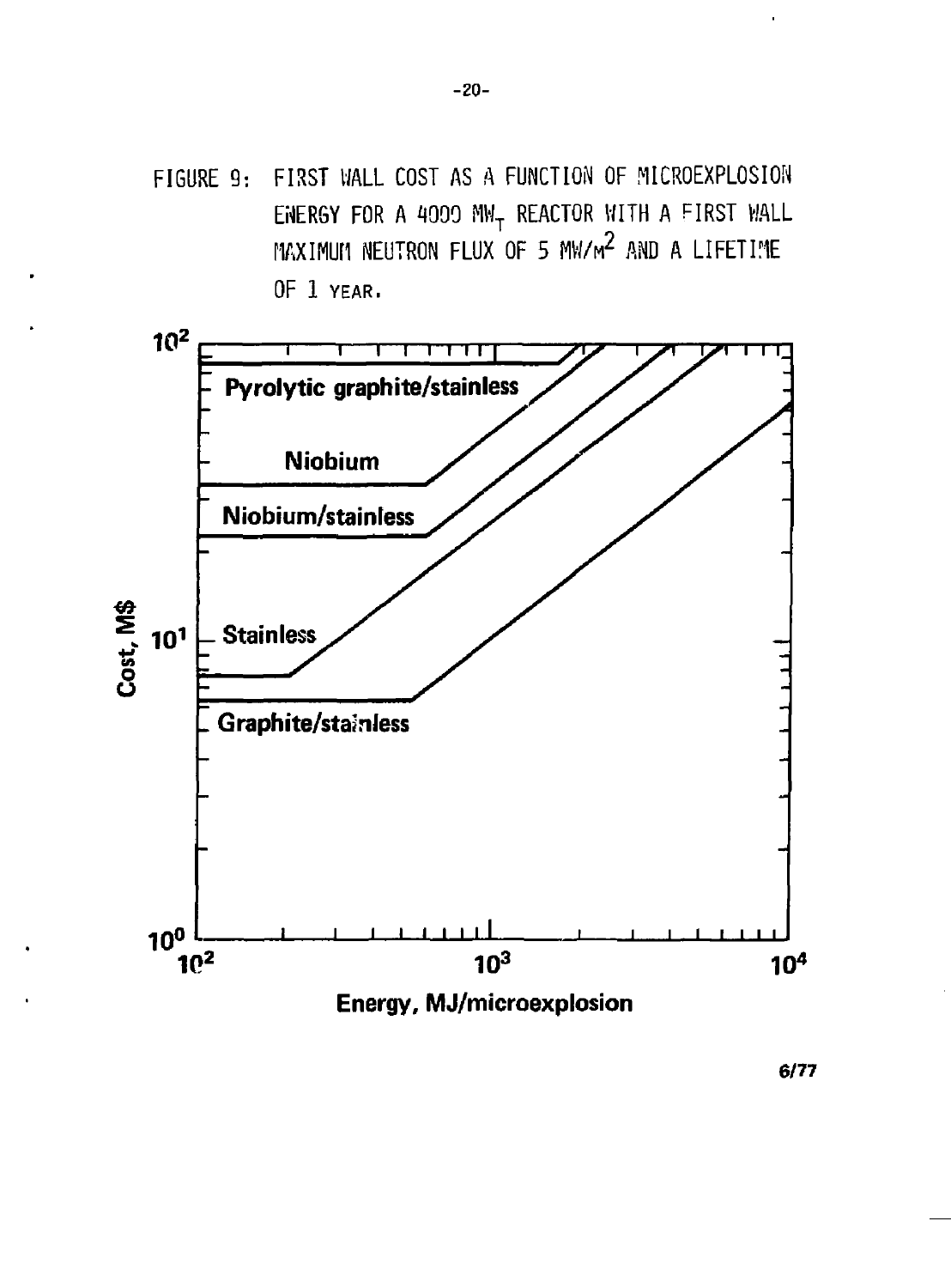FIGURE 10: FIRST WALL COST IN MILLS/KWHE AS A FUNCTION OF MICROEXPLOSION ENERGY FOR A 4000 MW<sub>T</sub> REACTOR WITH A FIRST WALL MAXIMUM NEUTRON FLUX OF 5 MW/ $M^2$ AND A LIFETIME OF 1 YEAR.



**6/77**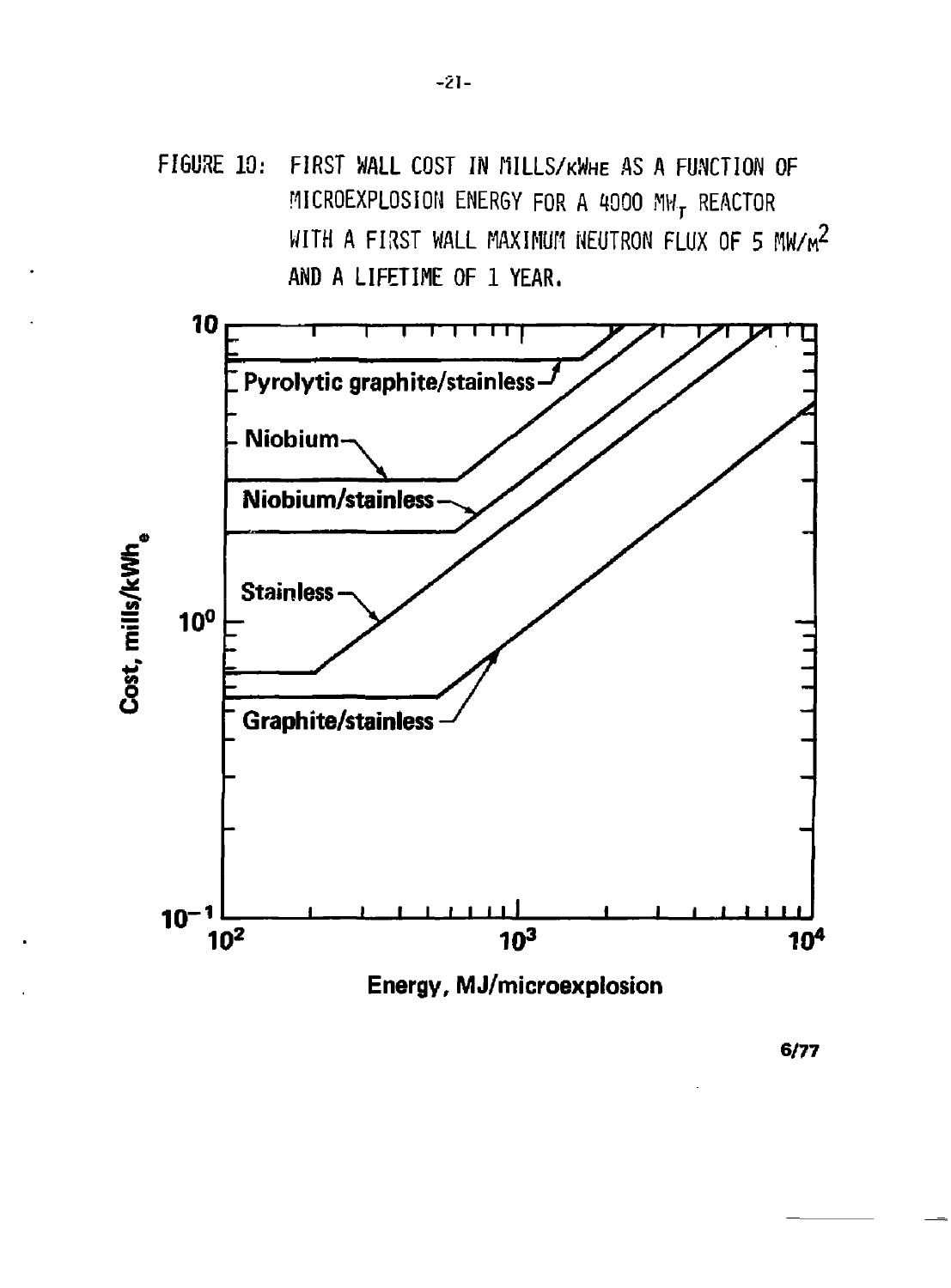#### **DISCUSSION**

**The maximum pellet performance, defined as the pellet yield for which the lifetime of the first wall due to surface recession is the same as that due to neutron damage, for various first wall**  materials in a 4000 MW<sub>t</sub> reactor based on a first wall neutron flux of 5 MW/m<sup>2</sup> and a lifetime of one year is given in Table VIII. **Also given in Table VIII are earlier estimates of maximum pellet**  perfo**rmance,<sup>3</sup> with a comp**arison of the recession rates at a first **wall neutron** flux of 5 MW/m<sup>2</sup> for the current and earlier work. **If the recession rate is greater than that estimated using vapor pressure considerations due to, say, sputtering, the maximum pellet performance can be reduced. For example, if the surface recession rate due to, say, sputtering, is 45 times that due to vaporization using a graphite first wall, a reduction of the maximum pellet yield from 530 MJ to 450 MJ will still allow a first wall lifetime**  of one year in a 4000 MW<sub>+</sub> reactor with a neutron flux of 5 MW/m<sup>2</sup> **at the first wall.** 

| Maximum Pellet Performance for First Wall Materials<br><b>TABLE VIII:</b><br>in a 4000 MM <sub>+</sub> Reactor Based on a First Wall Neutron<br>Flux of 5 MW/m <sup>2</sup> and a Lifetime of One Year. (First<br>Wall Radius is 6.ū m). |            |      |                                     |  |  |  |
|------------------------------------------------------------------------------------------------------------------------------------------------------------------------------------------------------------------------------------------|------------|------|-------------------------------------|--|--|--|
| Material                                                                                                                                                                                                                                 | Energy, MJ |      | <b>Recession Rate</b><br>Ratio **** |  |  |  |
|                                                                                                                                                                                                                                          | Maximum    | ***  |                                     |  |  |  |
| <b>Stainless</b>                                                                                                                                                                                                                         | 210        | 170  | 16                                  |  |  |  |
| Niobium                                                                                                                                                                                                                                  | 600        | 510  | 29                                  |  |  |  |
| Graphite                                                                                                                                                                                                                                 | 530        | 450  | 46                                  |  |  |  |
| Pyrolytic Graphite                                                                                                                                                                                                                       | 1600       | 1300 | 130                                 |  |  |  |
| ***<br>Early work by Hovingh<br>Current work to early work at flux of 5 MW/m <sup>2</sup><br>****                                                                                                                                        |            |      |                                     |  |  |  |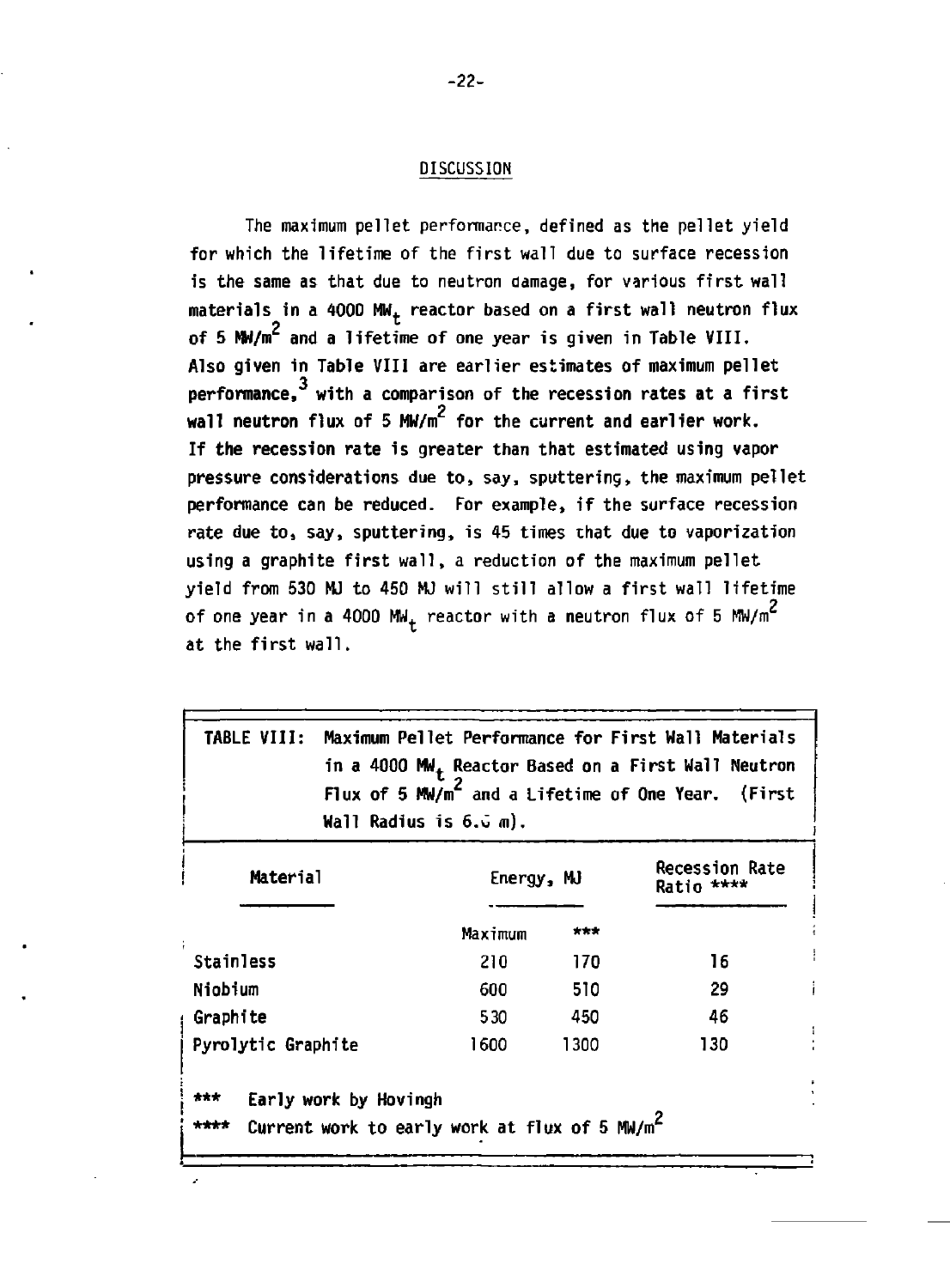**If the first wall is neutron flux limited for a given lifetime, pyrolytic graphite can cost no more than isotropic graphite. For a given first wall neutron flux, the allowable microexplosion energy for pyrolytic graphite is about three times that of isotropic graphite.** 

**From a cost viewpoint, a solid niobium first wall does not make sense. The cost of a solid niobium first wall is about 50% higher than that of a composite niobium over stainless steel first wall. This composite first wall features the desirable qualities of niobium as a first wall material, with a reduction in first wall cost from that of solid niobium.** 

**Note that for a reactor with a given power and with a given maximum pellet yield, the use of smaller microexplosions than the maximum will result in a constant first wall flux since the given lifetime of the first wall is determined by neutron damage. The penalty for the use of smaller than naximum microexplosions will be a reduction in the allowable cost of each pellet due to the higher pulse repetition frequency for a given fuel cycle cost. This reduction in ist per pellet may not be possible. Using larger microexplosions than the maximum will result in a decrease in first wall flux since the lifetime of the first wall is now surface recession rate limited. This will result in higher first wall and blanket costs for a given lifetime of the first wall, and for a**  given system cost in mills/kWh<sub>o</sub>, require lover fuel cycle costs in **mills/kWh , Thus the design condition for minimum first wall costs may not result in the minimum power plant costs.** 

#### **FIRST WALL AREAS W]T INVESTIGATED**

**Problem areas on the first wall design discussed in this paper which need investigation include:** 

- **1. Attachment of graphite to structural wall**
- **2. Ion sputtering**
- **3. The effect of cyclic stresses in the first wall. These**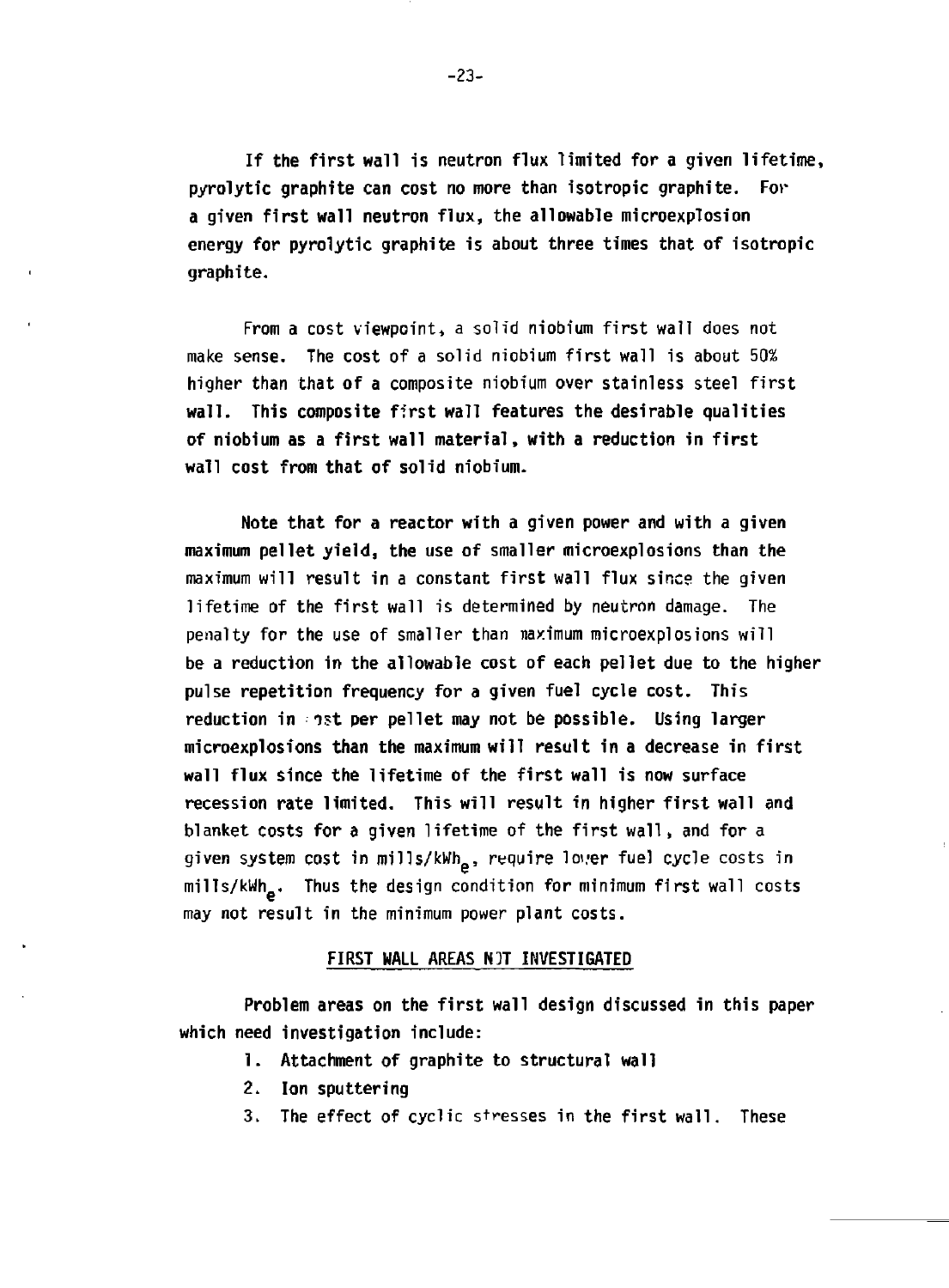**problem areas should be investigated because dry walls may be the only viable approach for inertially confined fusion systems that require vacuum chamber pressures less than 10"<sup>3</sup> torr.** 

# **CONCLUSIONS**

**The least expensive first wall for a 4000 MWt ion beam initiated, inertially confined fusion reactor requiring a low pre-shot cavity pressure will be either an isotropic graphite over stainless steel, or solid stainless steel design. These walls can be built for**  less than 10 M\$, or about 0.6 mills/kWh<sub>e</sub> gross electric with a neutron flux of 5 MW/m<sup>2</sup>. Microexplosions energies as large as **200 MJ can be used in the solid stainless steel design, and 500 'U in the isotropic graphite over stainless steel design. Lower fluxes will increase the allowable microexpiosion energy, with a concurrent increase in the first wall** *ecu.* 

**This report, does not cover all the issues of a dry wall, concept for inertially confined fusion reactors. Other considerations**  and problems are discussed in the literature.<sup>1,4-7</sup> For the high **pre-shot cavity pressure case (> 0.1 torr), the wet-wall or fluid 8—12 wall concepts may be viable competitors to the isotropic graphite liner.** 

#### **ACKNOWLEDGMENTS**

**I would like to gratefully acknowledge the discussions with, and the support of, James Maniscalco of LLL.**